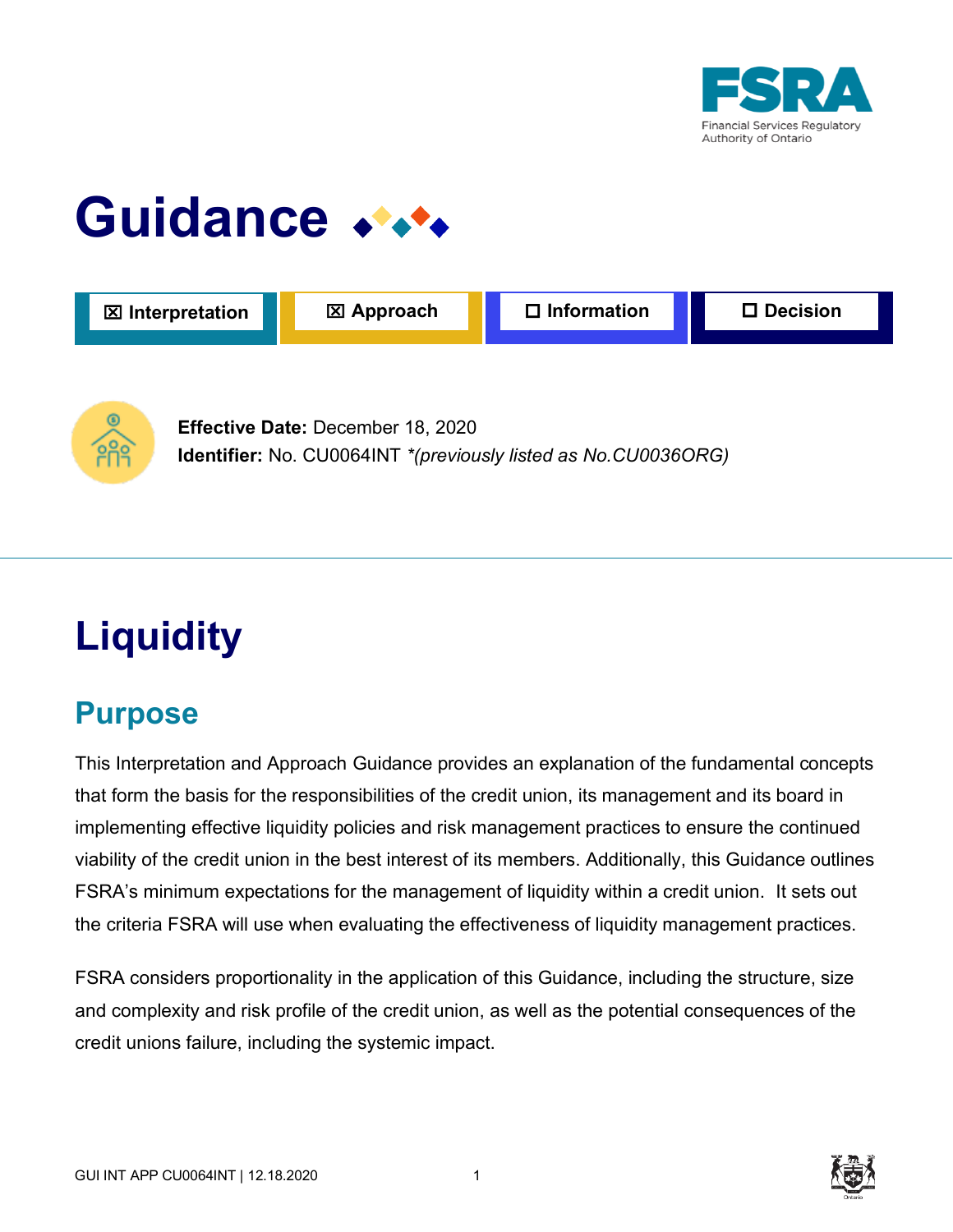## **Scope**

This Interpretation and Approach Guidance affects the following entities regulated by FSRA:

- Credit Unions and Caisses Populaires incorporated under the *Credit Unions and Caisses Populaires Act, 1994* (the Act).
- This Guidance complements the information provided in, and should be read in conjunction with, other FRSA guidance and supporting publications available on FSRA's website [\(www.fsrao.ca\)](https://wordhtml.com/).

## **Rationale and background**

This Guidance will promote prudent liquidity management in support of FSRA achieving its legislative mandate under the *Financial Services Regulatory Authority of Ontario Act, 2016* (FSRA Act), being:

- To provide insurance against the loss of part or all of deposits with credit unions;
- To promote and otherwise contribute to the stability of the credit union sector in Ontario with due regard to the need to allow credit unions to compete effectively while taking reasonable risk; and
- To pursue the objects set out in the above two clauses for the benefit of persons having deposits with credit unions and in such manner as will minimize the exposure of the Deposit Insurance Reserve Fund to loss.

Liquidity is the ability of a credit union to generate or obtain sufficient cash or its equivalents in a timely manner at a reasonable price to meet its commitments as they fall due. Liquidity risk arises from a credit union's potential inability to meet both expected and unexpected current and future cash flow and collateral needs without affecting daily operations or its financial condition. A credit union's obligations, and the funding sources used to meet them, depend significantly on its business mix, balance sheet structure, and the cash flow profiles of its on- and off-balance obligations. These include funding mismatches, market constraints on the ability to

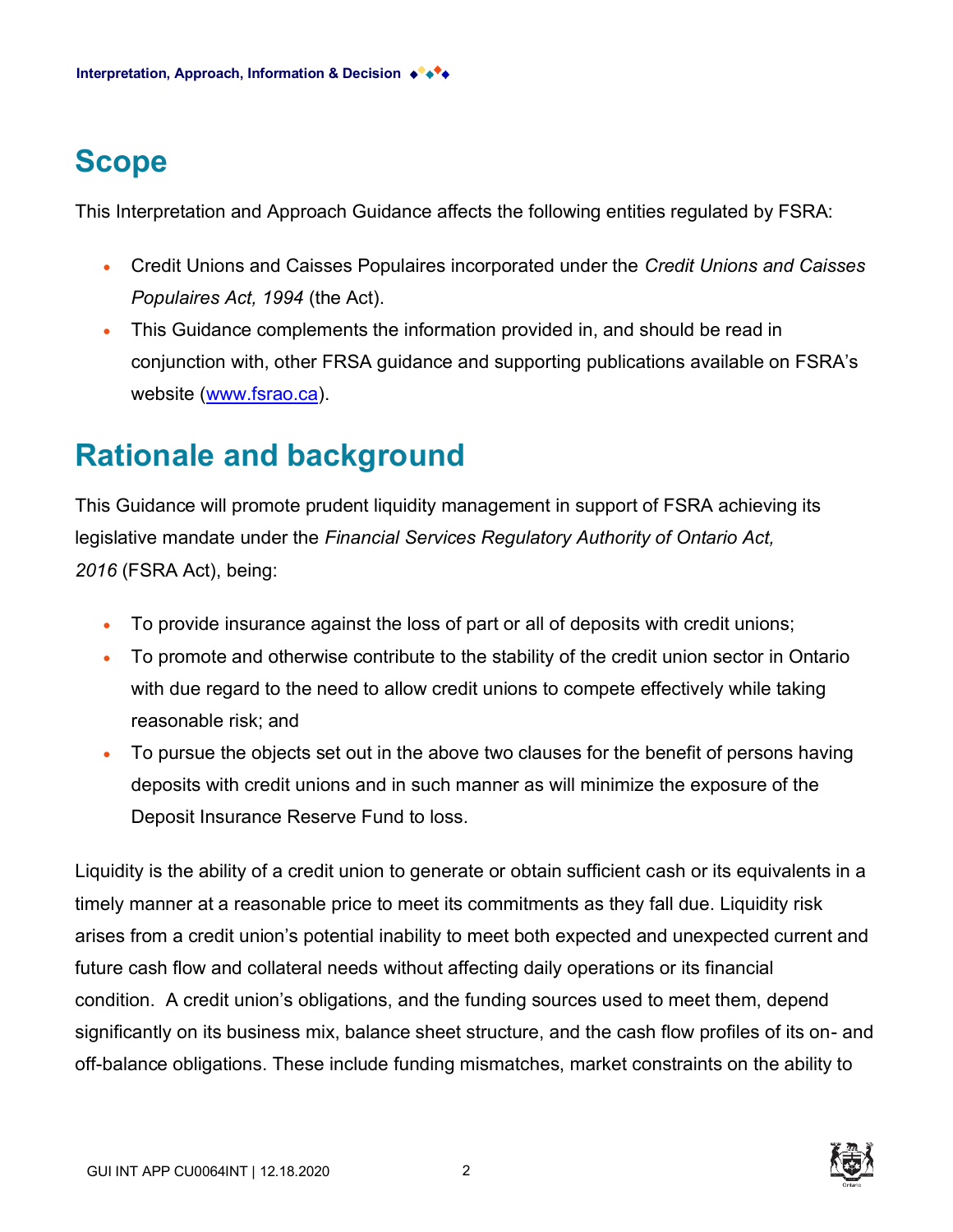convert assets into cash or in accessing sources of funds, and contingent liquidity events, such as finding additional funds for undrawn loan commitments or replacing maturing liabilities.

The Interpretation section of this Guidance outlines FSRA's principles for the liquidity policies and risk management practices at Ontario credit unions. This Guidance supplements other FSRA by-laws, rules, and guidance, and it should be read and interpreted in conjunction with other FSRA guidance, rules and applicable provisions of the Act and Ontario Regulation 237/09 (the Regulation).

The Approach section of this Guidance describes how FSRA will assess Ontario credit unions' application of the principles set out in the Interpretation section. It is the responsibility of the Board and Senior Management of each credit union to obtain the necessary internal or external assistance or expertise (legal, financial, risk management, etc.) in the creation and maintenance of its liquidity policies, procedures and documents.

Throughout this Interpretation and Approach Guidance:

- The term "Board" refers to either the entire Board of the credit union or a committee of the Board that has been delegated an element of Board oversight.
- The term "Senior Management" refers to the Senior Management of the credit union consisting of the Chief Executive Officer, the Chief Financial Officer, the Chief Risk Officer, and any other member of the Senior Management team.

## **Compliance expectations**

This Guidance sets out FSRA's interpretation of the requirements under the Act and associated Regulations with respect to prudent liquidity management. Non-adherence may lead to enforcement or supervisory action by FSRA, including requiring remediation and reporting, and/or issuing orders and placing the credit unions under supervision or administration.

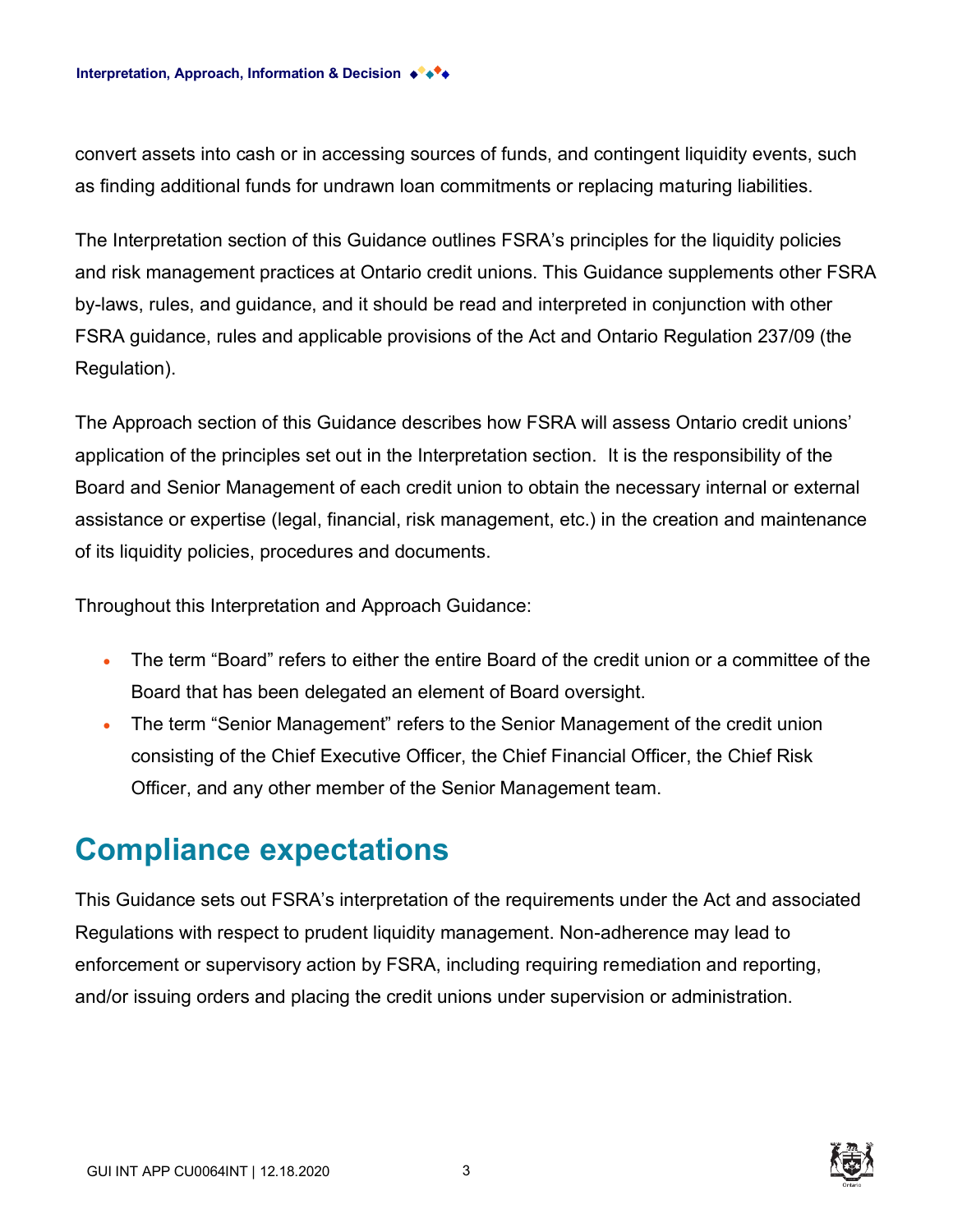FSRA will monitor adherence to the principles and requirements set out in the interpretation section of this Guidance as part of its supervisory approach, as outlined in the Approach section of this Guidance below.

FSRA's supervision, and if required enforcement activities, will be carried out under the relevant provisions of the Act and its general authority under the FSRA Act.

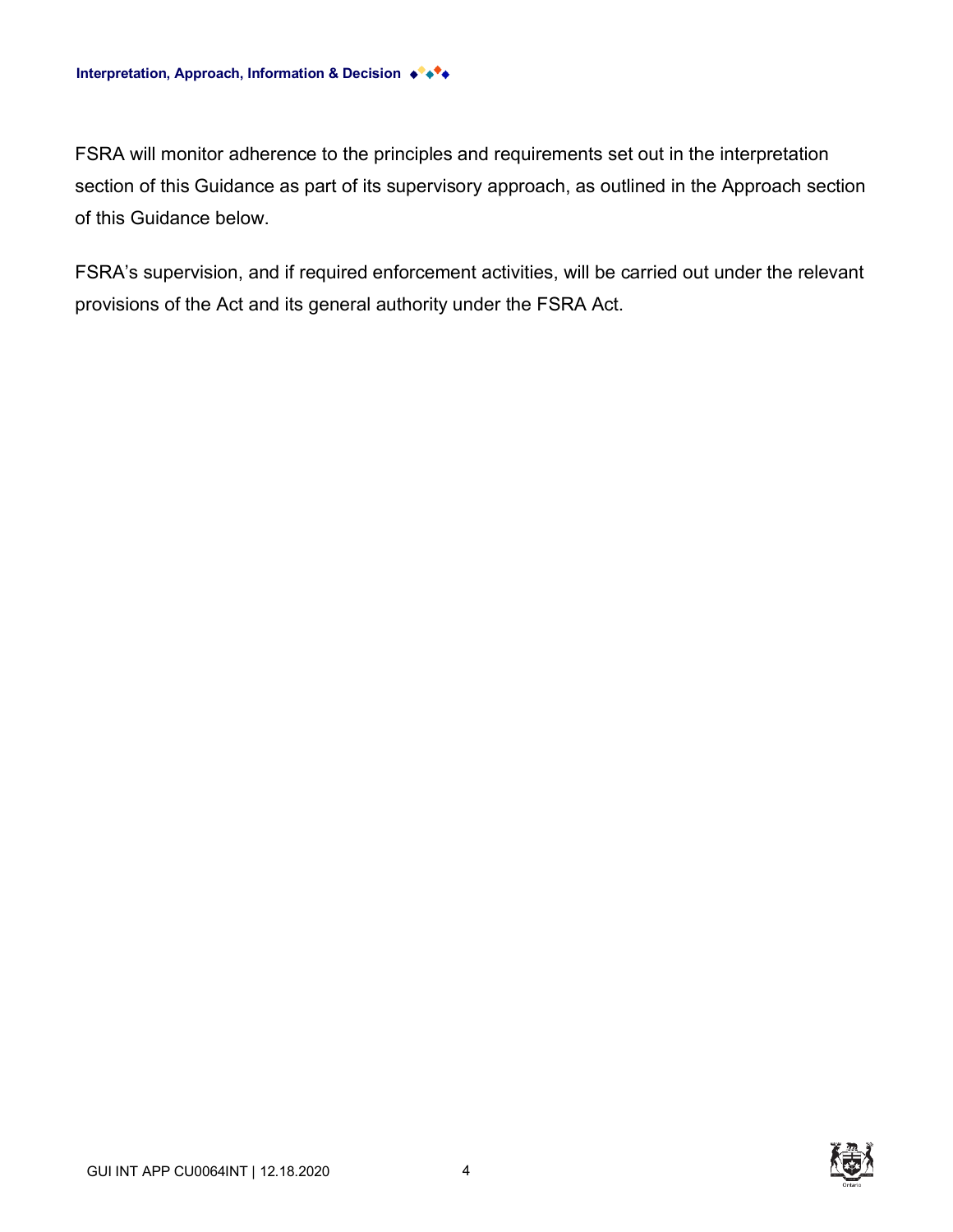# **Interpretation**

The legislative liquidity requirements detailed in section 84 and 85 of the Act and sections 21 to 23 of the Regulation require that credit unions maintain adequate and appropriate forms of liquidity and establish and adhere to liquidity policies. This Guidance interprets these legislative requirements under the Act and Regulations in addition to outlining FSRAs approach to supervising against the standards, including reporting requirements.

## **Principles**

FSRA has identified principles for liquidity management along which it will interpret the above noted requirements set out in the Act and Regulations. FSRA will use the principles set out below to determine whether such requirements are satisfied.

#### **1. Liquidity Framework: Credit unions should establish comprehensive policies, practices and procedures for the management of their liquidity.**

A comprehensive framework should include**:**

- a governance structure and Board-approved liquidity risk tolerance that is reflected in liquidity and funding policies, business strategies, reporting frameworks, and risk management and control functions;
- a liquidity management philosophy which sets out broad liquidity goals and objectives of the credit union;
- a liquidity policy that sets out all key elements of liquidity management, including targets, limits and diversification of funding sources;
- ongoing measurement, management and monitoring of assets held for liquidity purposes and funding requirements;
- liquidity testing metrics including analysis of changes to funding requirements under alternative scenarios; and
- a liquidity contingency plan to address liquidity requirements in stressed situations.

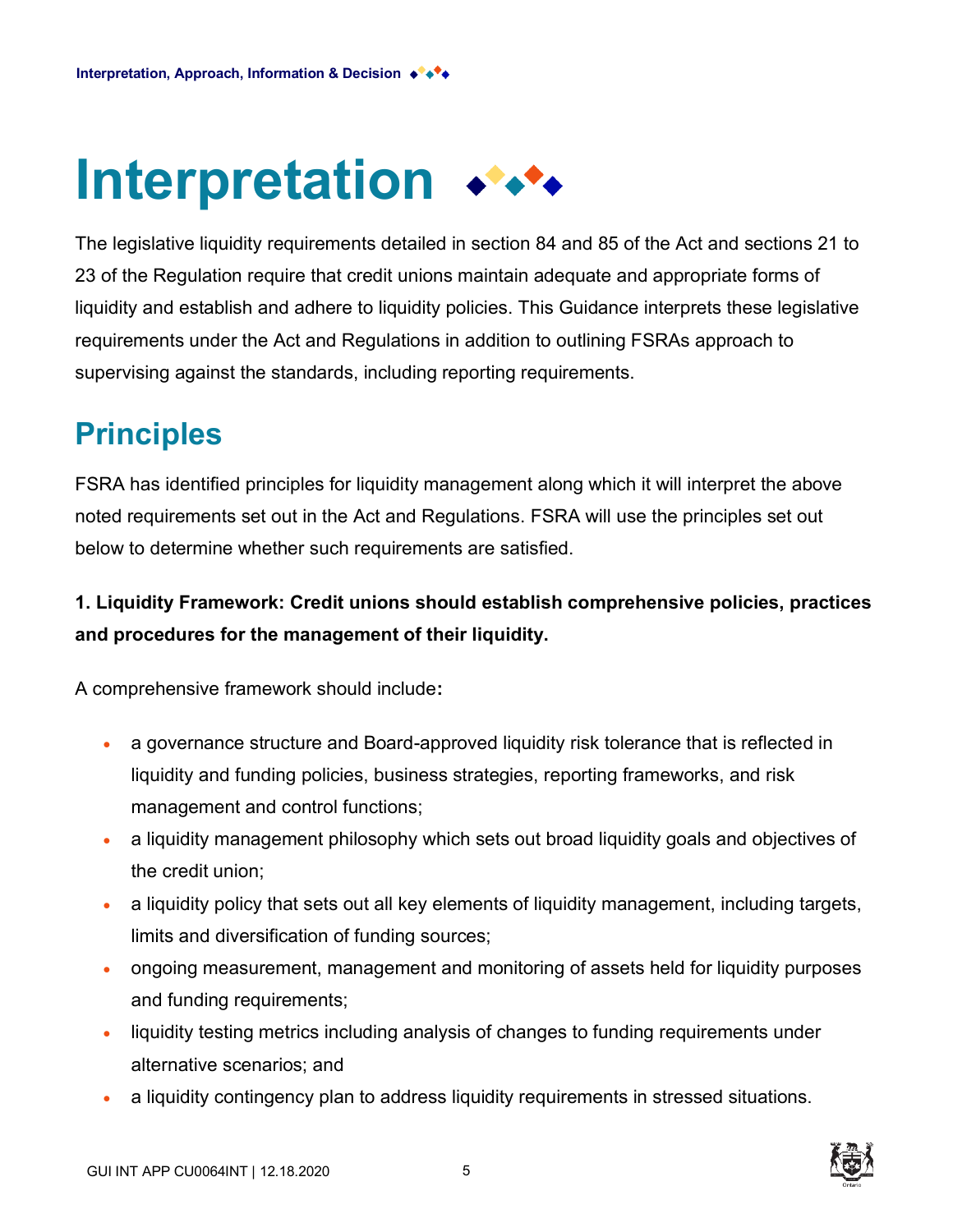**2. Liquidity Risk Management: Credit unions should develop strategies to manage liquidity risk under normal and stressed conditions.**

A credit union should**:**

- maintain a liquidity risk management framework and controls to identify, measure, manage and monitor liquidity risk exposures under normal conditions;
- maintain structurally sound funding plans; and
- develop potential scenarios that stress liquidity levels and ensure liquidity sources and contingency funding plans continue to be adequate to meet highly unlikely but plausible scenarios.

The framework should reflect the structure, size, complexity and risk profile of the credit union as well as its liquidity risk exposures.

# **Approach**

## **Processes and practices**

FSRA has developed this Approach to define the practices and procedures that it will employ when assessing the credit union's adherence with the principles set out in the previous section of this Guidance.

In accordance with the provisions set out in section 85 of the Act, FSRA may order a credit union to amend its liquidity policies if they are considered inadequate or imprudent and considers it necessary to protect the interests of members, shareholders or depositors or to ensure the financial security and integrity of the credit union. Under section 86 of the Act, FSRA may order a credit union to provide additional liquidity and in such forms and amounts as it may require where

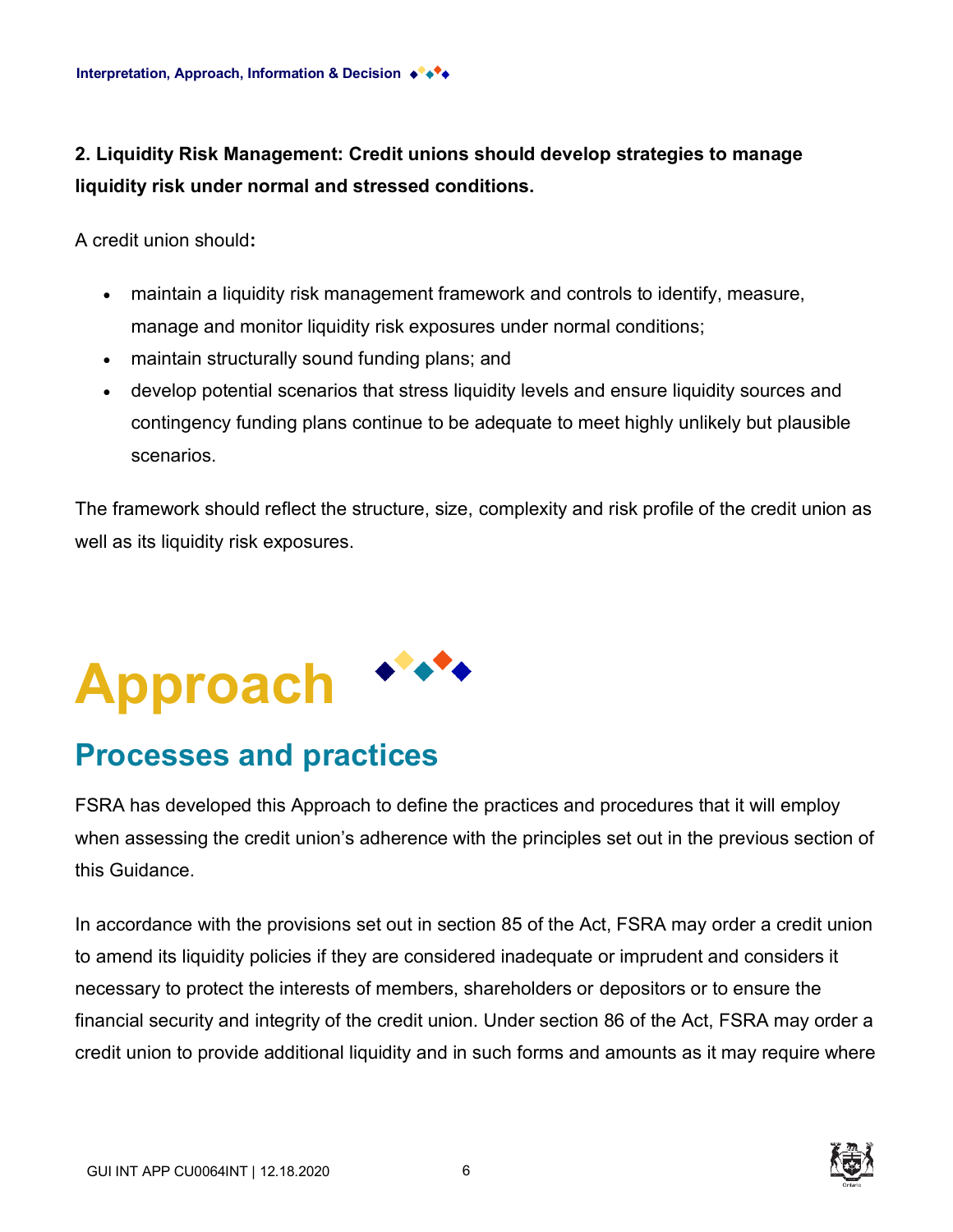FSRA has obtained satisfactory evidence that one or more of the following criteria have been met:

- material non-compliance with the capital and liquidity requirements of By-law #5 and any guidelines or directives issued by FSRA;
- an abnormal event has occurred that may trigger, for example, demand for deposits, nonpayment of loans etc.;
- significant concentration risk in the loan portfolio or composition of member deposits;
- low or declining levels of liquidity that may not adequately meet cash flow requirements;
- excessive borrowings, or insufficient borrowing capacity to meet business needs;
- plant closure or other significant economic event;
- high risk loans or investments identified during an examination;
- capital or liquidity insufficient to meet business risks that may not be fully captured under the risk weighted capital test (BIS); and
- any other situations which in the opinion of FSRA may have an adverse effect on liquidity.

#### **Governance and liquidity risk tolerance**

The Board is ultimately responsible for setting the risk tolerance for liquidity risk and ensuring that it is effectively communicated so management understands the credit union's approach to managing the trade-offs between the risks taken and the potential benefits.

In addition, the Board should ensure that it:

- understands the nature of the credit union's liquidity risk and reviews the information necessary to maintain this understanding at least annually;
- establishes lines of authority and responsibility for managing the credit union's liquidity risk;
- effectively oversees management in the identification, measurement, monitoring and control of liquidity risk in accordance with its liquidity risk tolerance policy;

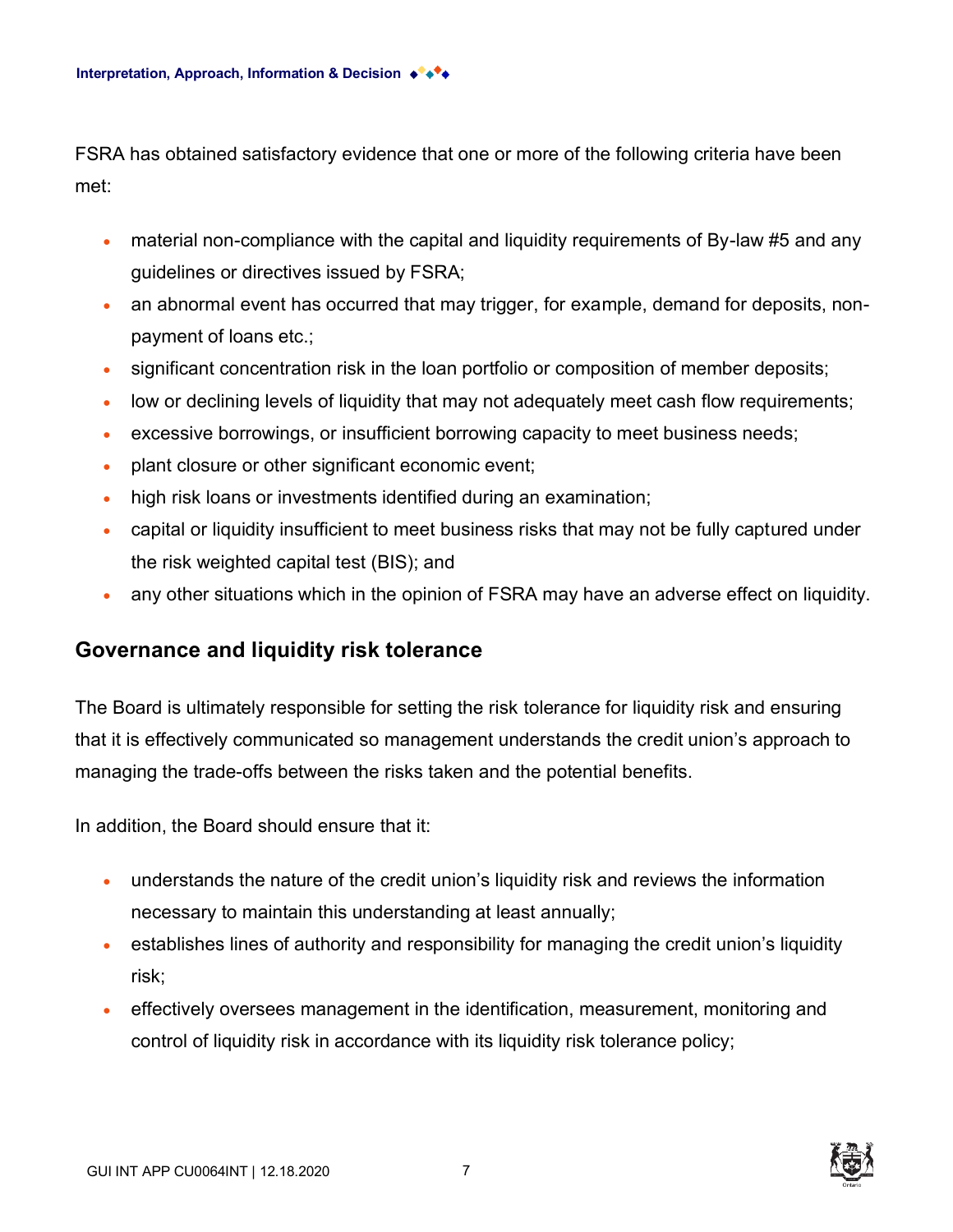- understands and periodically reviews the credit union's plans and strategies for dealing with adverse liquidity events and potential stress situations; and
- understands the liquidity risk profiles of key subsidiaries, as appropriate.

#### **Liquidity management philosophy**

Adopting a liquidity management philosophy is an important first step in drafting liquidity policy. The philosophy sets out the broad goals and objectives of the credit union with regards to liquidity, as established by the Board. This philosophy governs all liquidity policy constraints and helps address new situations where policy does not yet exist.

While goals and objectives will differ depending upon the business model and operating environment of the credit union, important principles of liquidity management should always address the following key issues:

- ensuring enough liquidity to quarantee the orderly funding of members' needs, operational expenses and all other obligations of the credit union; and
- providing a prudent cushion for unforeseen liquidity needs; and achieving an appropriate balance between investment security, liquidity and yield.

#### **Liquidity policy**

Credit unions should establish and implement documented, sound and prudent liquidity and funding policies recommended by senior management that are, approved and reviewed at least annually by the Board. Liquidity policies should articulate the importance senior management places on liquidity and the credit union's liquidity goals and funding needs.

The choice of analytical tools and the level of sophistication of information systems should be commensurate with the structure, size, complexity and risk profile of the credit union, the range and stability of its funding sources and the extent to which external funding is needed to meet lending needs.

To be considered prudent, the liquidity policy will address:

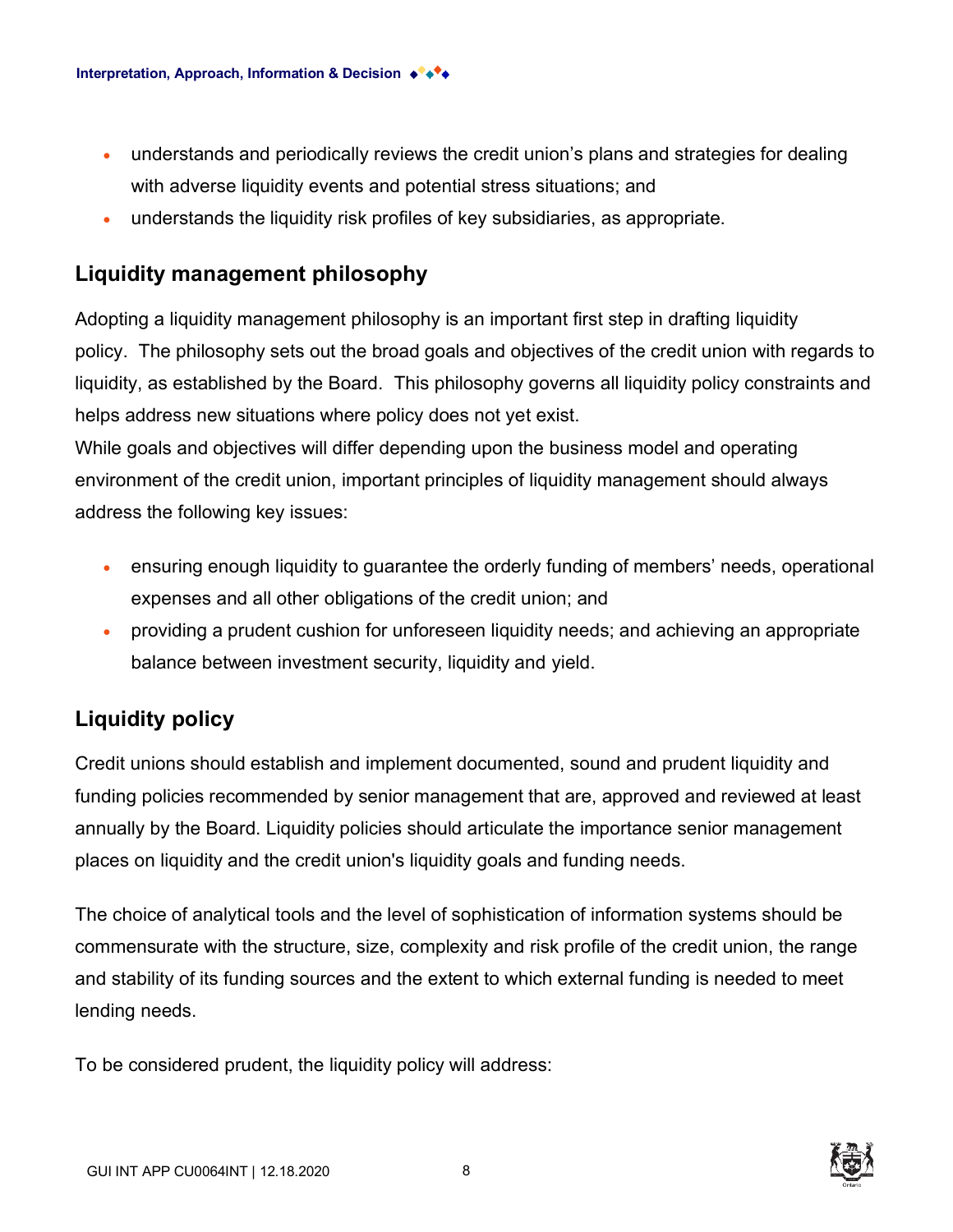- identification of potential risks that could impact liquidity and ensuring all cash outflow commitments (on- and off-balance sheet) are honoured on a daily basis by performing match and funds flow analysis;
- limits, targets and diversification of acceptable funding and borrowing sources both on and off balance sheet;
- target levels in aggregate and by type of high quality, unencumbered assets that are designated as held for liquidity purposes consistent with the credit union's risk tolerance;
- liquidity management contingency plans;
- maturity matching and/or hedging of large deposits;
- processes for determining, reviewing, approving and applying liquidity stress testing scenarios and related assumptions; and
- frequency, form and content of Board reporting.

In assessing a credit union's implementation of these business practices, attention will be paid to the content and frequency of reports by management and the internal audit review of compliance with Board-approved policies and controls.

#### **General policy guidelines**

Minimum operating liquidity levels should be established that provide a reasonable cushion to meet cash needs, even during periods of market volatility or stress and seasonal fluctuations. A target range for liquidity should be established to reflect the fact that too much liquidity has a negative effect on earnings. The target range for operating liquidity should also reflect expected operating needs based on analysis of at least two previous years' fluctuations, expected increases/decreases in loan demand, income requirements for the year, and any other known factors which may affect available liquidity.

Liquidity should be managed in a prudent manner and in full accordance with the requirements in policy. If variances from policy arise it is incumbent on management to put in place timely measures to correct the variance, including invoking the contingency funding plan as necessary, and to report such actions to the Board. In circumstances where the contingency funding plan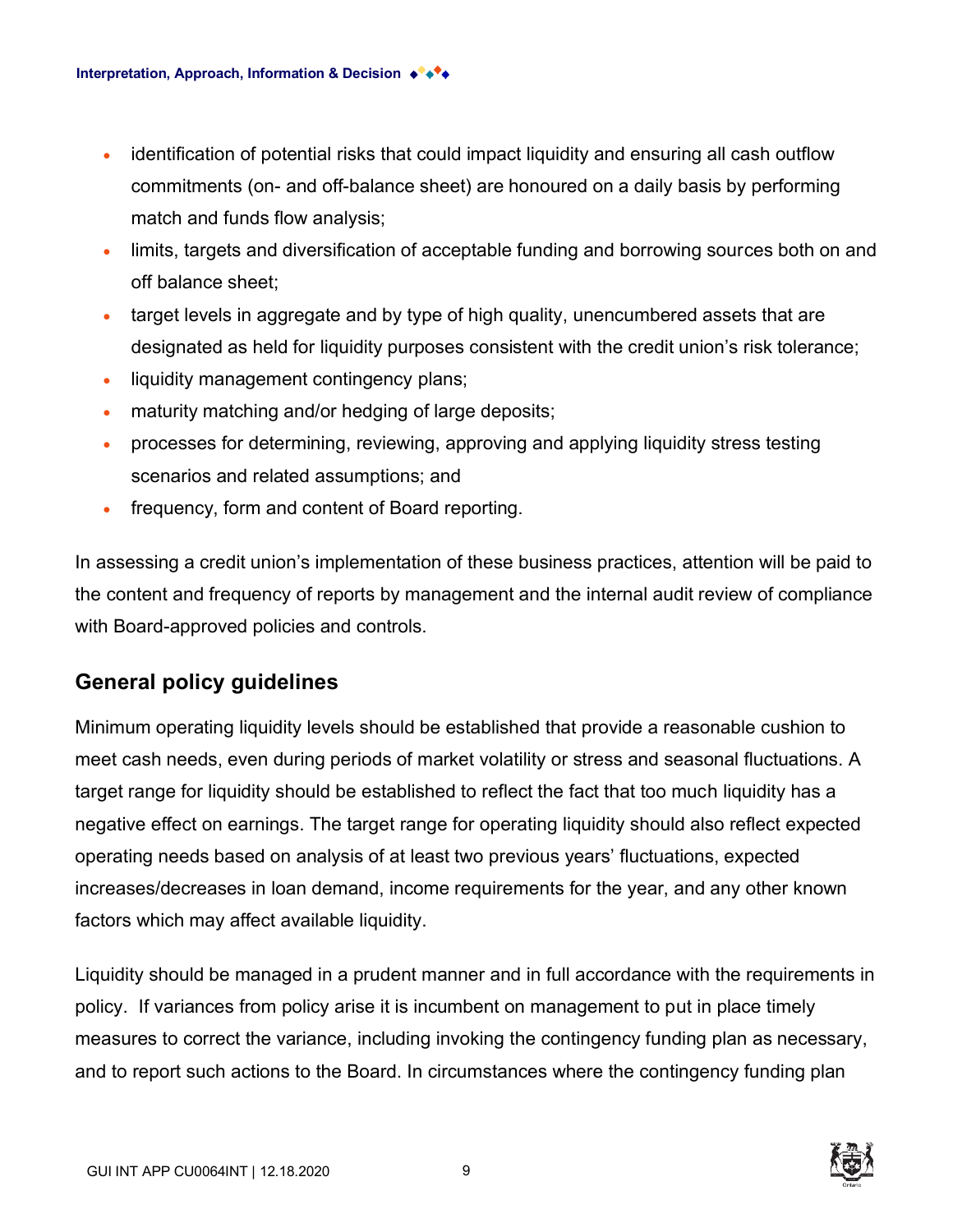proves to be inadequate during a liquidity event, policy should include a requirement for notifying the Regulator.

FSRA recognizes that credit unions both take deposits from and lend money to its members. Credit unions should focus on developing stable funding techniques and avoid reliance on short-term funding or any single form of funding that may not be reliable during time of stress or market disruptions.

Credit unions should establish limits to ensure that:

- Deposit liabilities are not to be unduly concentrated with respect to the:
	- individual person and connected persons;
	- type of deposit instrument;
	- term to maturity; and
	- market source of funds, if applicable.
- Borrowings and other funding sources are not to be unduly concentrated with respect to the:
	- source and type of obligation/funding source; and
	- term to maturity.

When setting liquidity target and limit ratios, and assessing liquidity adequacy in accordance with this Guidance, each credit union should consider all sources and types of funding including obligations related to on- and off-balance sheet securitizations in any form (residential, commercial, asset backed, leases etc.). For the purposes of calculating FSRA's standard liquidity ratio for regulatory reporting purposes, all obligations that mature or become due within the next twelve months should be included in the denominator.

Adequate measuring, monitoring and reporting on the credit union's liquidity risk levels and exposures should be maintained. It is recommended that liquidity needs should be reviewed no less frequently than monthly<sup>[1](https://wordhtml.com/#ftn1)</sup>.

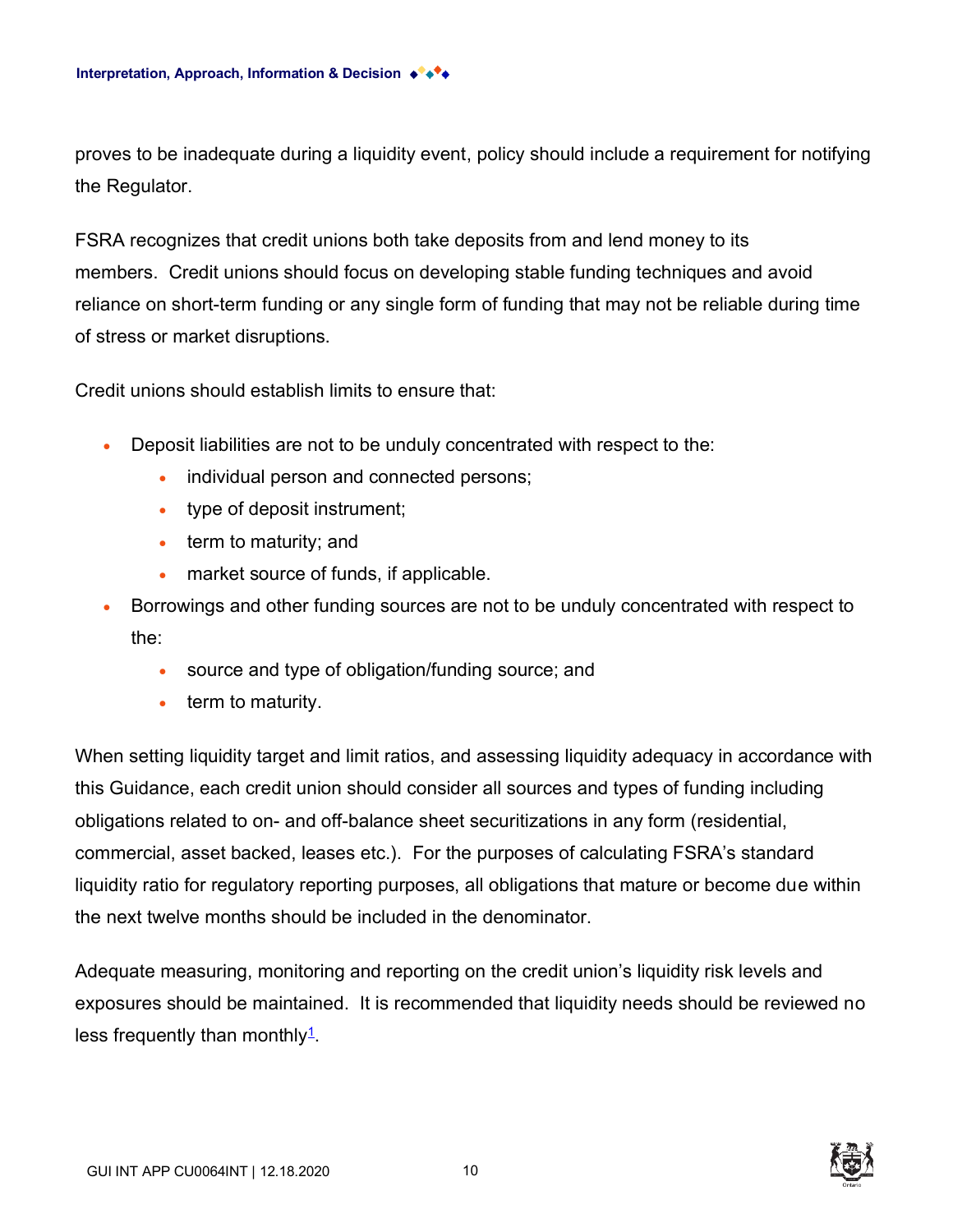This review should encompass a detailed forecast of imminent liquidity requirements and a broad projection of cash needs for the next three-month period. The use of liquidity management tools should be outlined in the liquidity policy. When liquidity declines below the mid-point of the target range set by the credit union in their liquidity policy, the frequency of the reviews should increase.

Summary analysis of the various measurements of liquidity should be prepared for Board review at each Board meeting.

#### **Annual business plan**

The following information should be included as part of the annual business plan:

- **a.** Projected volume of operational liquidity, excess liquidity, seasonal liquidity increments, liquidity borrowings and average yield on liquid assets. This information can be combined with the monthly projections developed for asset/liability management planning. The plan will include narrative on actions and strategies designed to meet budget expectations.
- **b.** Estimates of the dollar volume and ratios of operating and excess liquidity. The projections of the plan will be made at least monthly basis. This information can be combined with the asset/liability management projections in the annual business plan.

#### **Measuring, managing and monitoring liquidity**

A sound framework for identifying, measuring, managing and monitoring sources and uses of liquidity and the commensurate risk should have several dimensions including:

- a comprehensive liquidity measurement program that is integrated within the liquidity management strategy and contingency funding plan of the credit union. Components of such a program should include the combination of:
	- a process for accurately measuring and reporting pro-forma funding requirements through the projection of contractual and contingent cash flows;
	- maintenance of a stock of high-quality unencumbered liquid assets that can be converted under stress conditions into cash without incurring undue losses;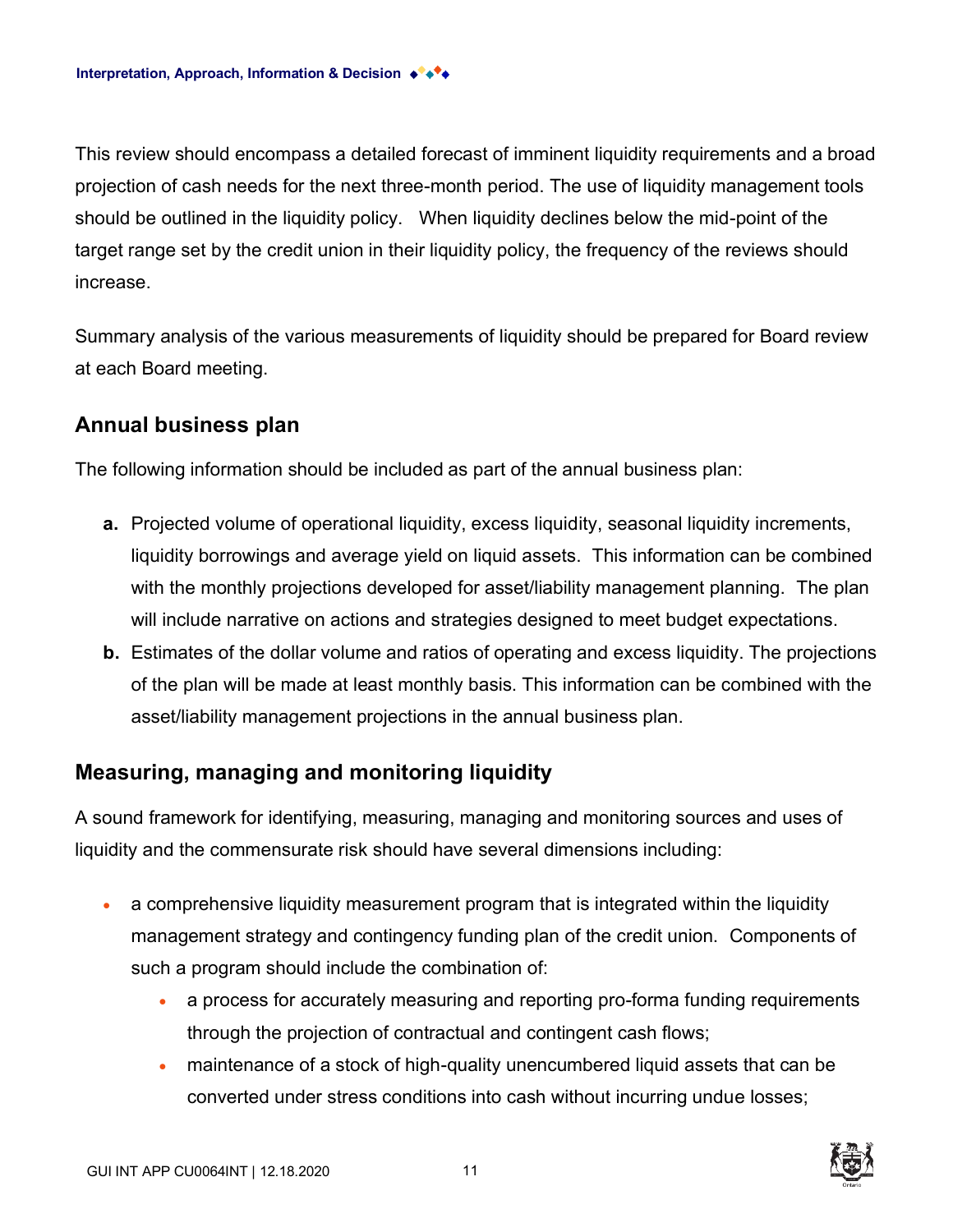- a contingency funding plan that addresses liquidity stress testing outcomes;
- processes for:
	- internal limit setting and monitoring and reporting controls consistent with the credit union's risk tolerance;
	- measuring business performance and maintaining proper incentives for individual business lines to ensure they are assigning a liquidity cost or benefit to different business activities;
	- managing access to a diversified set of funding sources and maturities;
- information system requirements and the necessary personnel with the appropriate expertise to ensure timely measuring, monitoring and reporting of liquidity positions against limits to senior management and the Board to support appropriate action and oversight.

#### **Assets held for liquidity**

Section 21 of the Regulation outlines the requirements for adequate liquidity for credit unions. Section 84 of the Regulations requires that the types of assets held for liquidity purposes are identified in the financial statements of credit unions.

Assets held for liquidity should consist of cash and high quality securities for which there is a broad and active secondary market where these assets can be liquidated through their sale to a wide range of counterparties without incurring a loss that cannot be supported by current levels of capital, thereby securing their status as dependable sources of cash flow.

The purpose of these assets is to provide the credit union with time to access alternative sources of funding in the event that circumstances giving rise to a liquidity problem arise. For the purposes of liquidity management, cash can only be included in the assets held for liquidity when the currency is in the possession of, owned by and under the direct control of the credit union. Examples include cash in the form of Bank of Canada currency in the credit union's care custody and control (e.g. vault, teller's drawers or ATMs owned and operated by the credit union).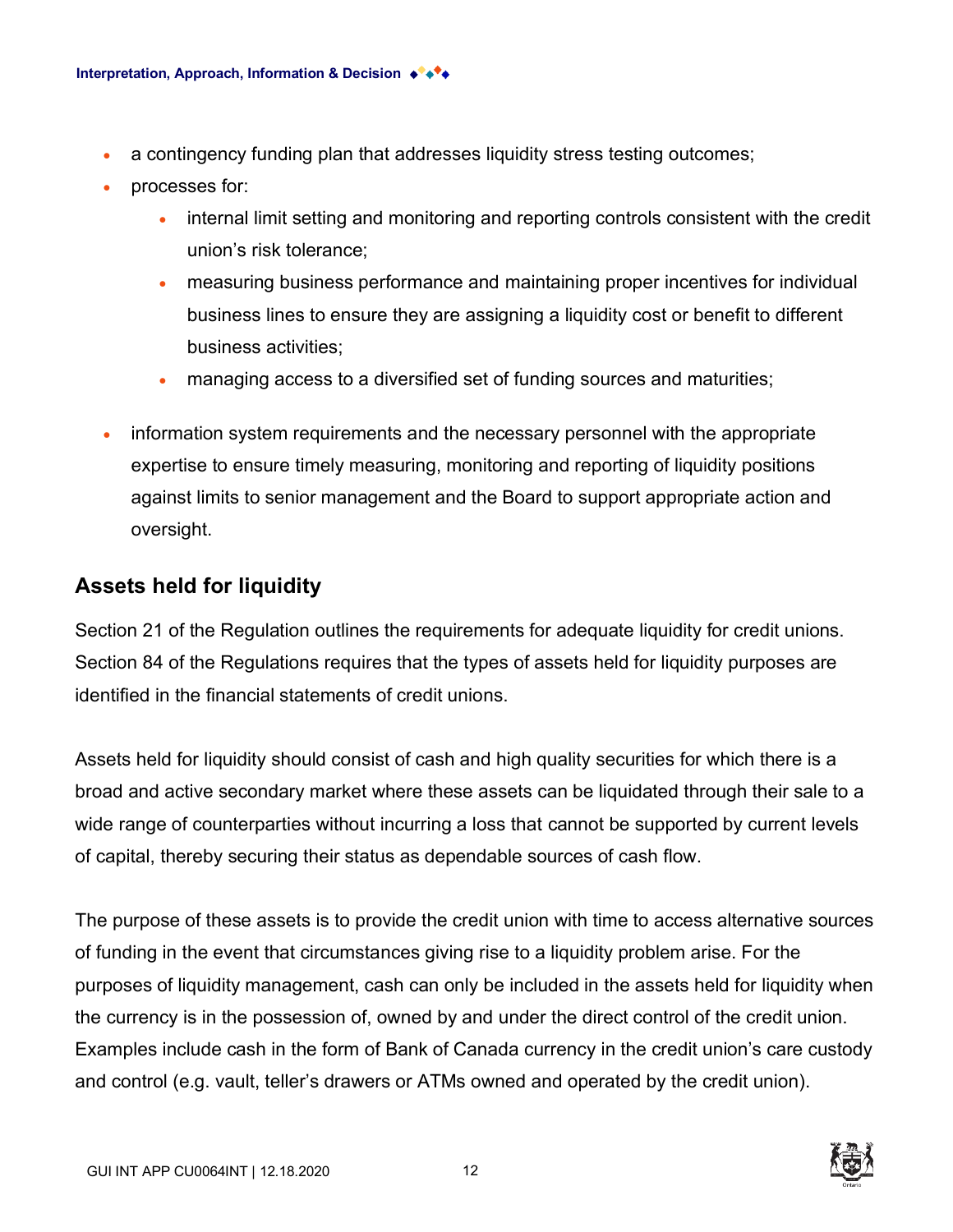Credit unions should have unfettered and timely access to assets held for liquidity purposes. When determining which assets can be included in assets held for liquidity, the credit union's policies should also consider the existence of impediments that would prevent a quick sale to meet unanticipated net cash outflow requirements.

Under section 22 of the Regulation, an encumbered asset cannot be used to satisfy the requirements for adequate liquidity except where the asset is encumbered by a security interest in favour of FSRA.

Assets held for liquidity may not include assets pledged to leagues and other financial institutions as security for the provision of clearing and settlement functions. When establishing the minimum targets for assets held for liquidity, a credit union should consider its overall liquidity profile including factors such as asset quality, stability of funding sources, cost and diversity of funding, short-term funding requirements.

#### **Bankruptcy remote and creditor proof**

Credit unions should ensure that their liquidity assets are unencumbered. A credit union may choose to hold its liquidity assets in a structure that uses one or more third-party service providers, such as an asset manager, custodian and/or trustee. The credit union must ensure that its liquidity assets are not subject to the claims of the creditors of these third-party service providers. This includes, but is not limited to, circumstances involving the insolvency, bankruptcy or winding-up of these third-party service providers. If the use of a third-party service provider may create a risk to a credit union's liquidity assets, the credit union's board and management should act prudently to investigate, evaluate and mitigate such risk. As part of this, it would be prudent to obtain an opinion from external legal counsel confirming that the credit union's liquidity assets which involve the use of third-party service providers are not subject to the claims of the creditors of these third-party service providers. This includes, but not limited to, in circumstances involving the insolvency, bankruptcy or winding-up of these third-party service providers. This

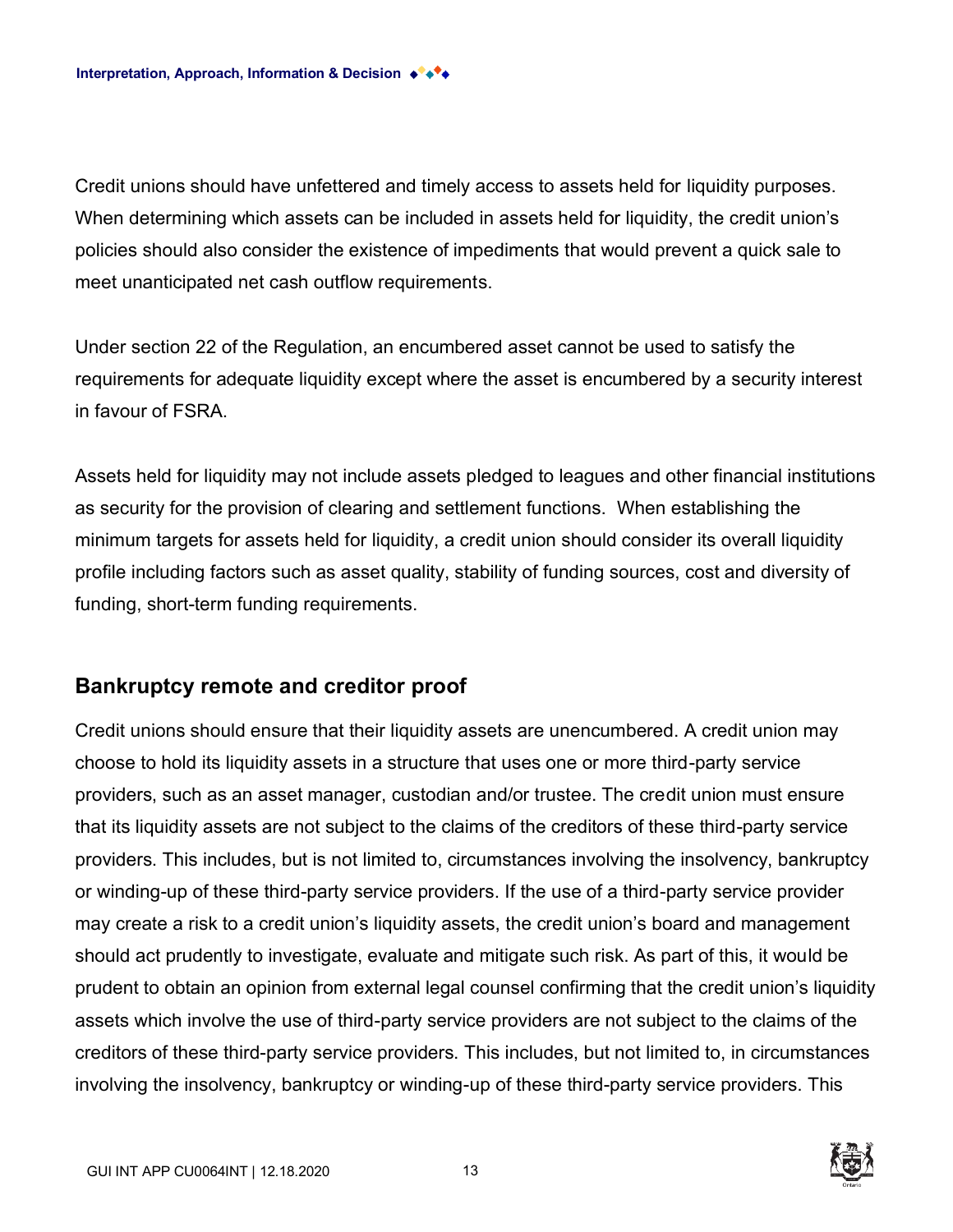opinion should be made available to FSRA upon request. The legal opinion should be updated as necessary because of, amongst other things, changes to applicable laws or the structure used to hold the credit union's liquidity assets.

#### **Borrowings and other funding**

In situations of liquidity shortages, credit unions may need to borrow funds to meet liquidity needs. When doing so, the credit union needs to be aware of regulatory limits on borrowings and on the creation of security interests. Under section 183 of the Act, a credit union may not borrow more than 50% of the credit union's regulatory capital and deposits. Under subsection 48 (3) of the Regulation, a credit union may only grant a General Security Agreement (GSA) where the debt is owed to a league, Central 1 Credit Union or La Fédération des caisses Desjardins du Québec. The GSA must include a provision permitting its assignment to the FSRA under the circumstances set out in s.48 (4) of the Regulation.

Under no circumstances may security be granted over assets identified as assets held for liquidity.

#### **Collateralized borrowing**

Under subsection 48(3) of the Regulations, a credit union may, under certain conditions, borrow an aggregate amount up to 15% of its total assets secured by a fixed charge against identified assets.

#### **Securitizations**

FSRA recognizes securitization as a valuable funding tool as part of a diversified funding strategy. FSRA expects that credit unions understand the risks inherent in securitizations and ensure these risks are prudently mitigated. Credit unions should not become overly reliant on securitizations to the point where changes in future availability would have a negative impact on their liquidity or capital positions.

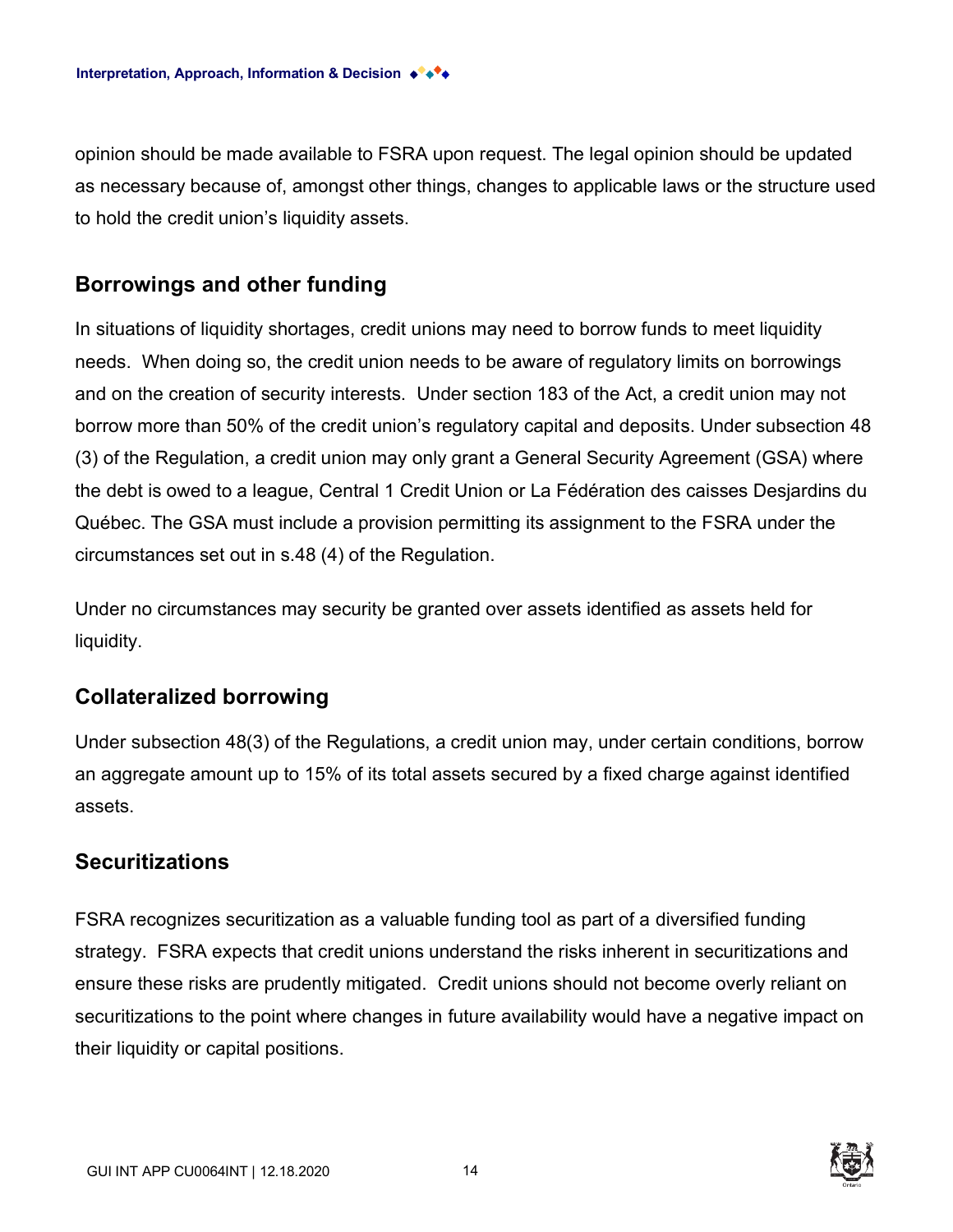Credit unions may enter into a variety of securitization transactions in order to fund loans and to provide liquidity for general use. When assessing the adequacy of liquidity and liquidity governance practices, FSRA expects that the Board establishes appropriate and prudent limits on the aggregate amount of each type of securitization, whether or not the balances are recorded on- or off-balance sheet under IFRS. Credit unions are expected to identify risks and implement prudent risk management practices to mitigate risk associated with their securitization programs. Credit unions should develop comprehensive liquidity plans and contingency funding plans that appropriately address the short-term and long-term liquidity risk associated with their securitization transactions. Credit unions should ensure a reasonable cushion for additional short-term emergency borrowing in times of liquidity shortfalls. In FSRA's evaluation of the credit union's ability to undertake securitization transactions, FSRA will evaluate, at a minimum:

- the degree to which the use of securitization is commensurate with the credit union's level of sophistication and knowledge of the risks;
- the effectiveness of policies and procedures, including limits, in place to properly manage the securitization programs;
- the Board's involvement and understanding of the credit union's securitization activities;
- the extent to which the risks of securitization are contemplated at a strategic level.

FSRA's expectations of the credit union and the level of scrutiny will increase as the size and complexity of the securitization program increases.

Credit unions will be required to submit their annual funding plan to FSRA at the beginning of their fiscal year. If circumstances change during the year and funding requirements deviate significantly resulting in the potential for more risk to the organization, an updated funding plan should be filed with FSRA.

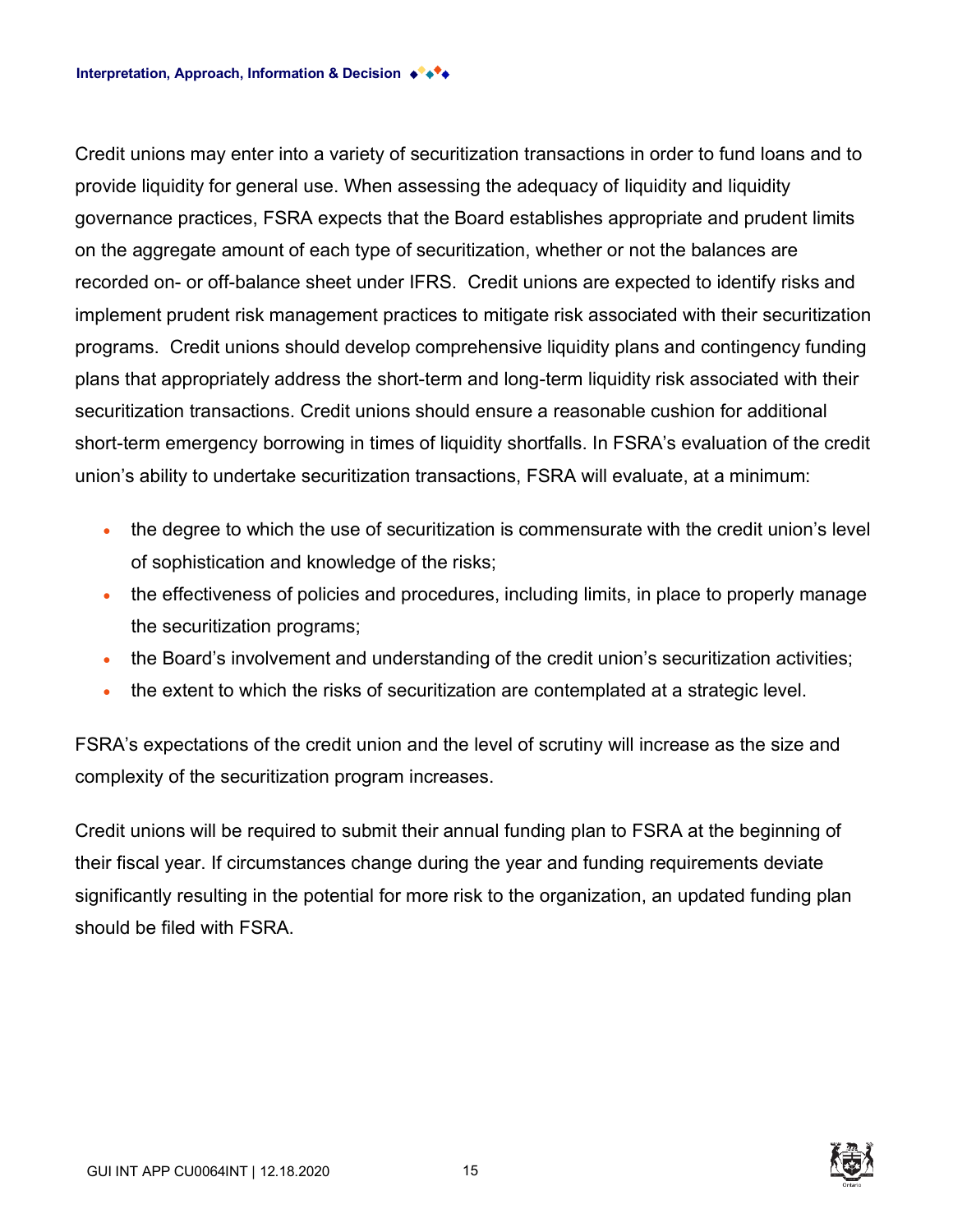#### **Asset sales**

A credit union can sell assets to third parties to raise funds in a liquidity event; however, the credit union should be aware that under a liquidity event third party buyers of assets may be unable to purchase assets. Therefore, only asset sales which can be completed under a liquidity event should be considered as a funding source. Where 15% or more of the assets of a credit union are being sold, the transaction must be approved by FSRA pursuant to section 204 of the Act.

For an asset to be considered as liquidity, credit unions should be able to historically demonstrate the ability to sell assets through actual sales on a regular basis. The difficulties that can arise in asset sales in distressed situations, for example, lower pricing for the assets and prolonged settlement processes, should be fully factored into the contingency funding plan.

#### **Large deposits**

Credit unions that rely on a significant number of large deposits have a higher risk of volatility in their liquidity levels than those whose deposit base consists of many smaller sized accounts. The withdrawal of large deposits due to either interest rate competition or members' investment discretion can significantly reduce liquidity and the credit union should consider setting limits in their liquidity policy. The policy should also require the identification and monitoring of deposits held by a member that are over a certain size and may require a "notice period" before the withdrawal of large deposits can be made.

When defining large deposits, the credit union may want to distinguish between large institutional or wholesale deposits and large retail deposits. For the purposes of defining large deposits, all deposits by connected and related entities should be aggregated. Policy should require the appropriate maturity matching of any large deposits and would generally require higher liquidity levels based on the concentration of large less stable deposits.

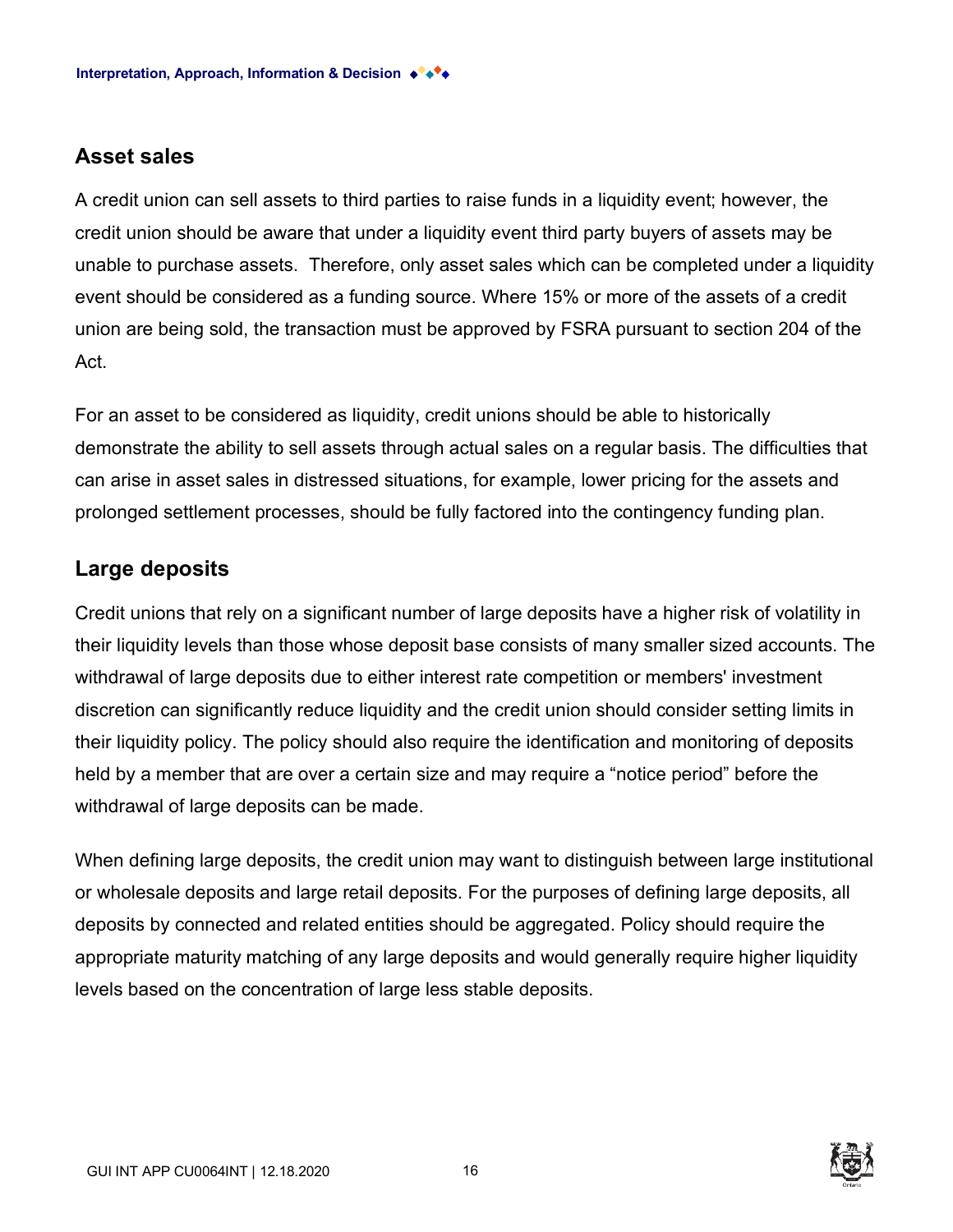#### **Operational procedures**

Procedures should address how liquidity needs are to be monitored and how to deal with liquidity shortages or excesses.

#### **Monitoring liquidity needs**

Liquidity needs should be reviewed on a periodic basis, but not less frequently than monthly. This review should encompass a detailed forecast of imminent liquidity requirements.

Summary measurements and analysis of liquidity needs should be prepared for Board review at each Board meeting. To determine immediate cash flow needs, a cash flow statement can be used to develop projections for the next three months. Periodic (weekly or monthly) cash flow projections can predict whether excess or deficient liquidity levels will be experienced by the credit union in the near future.

If there is a projected shortfall, management will need to take action to correct these levels. This action plan should be presented for approval by the Board.

#### **Funding requirements**

Analyzing funding requirements involves the construction of a maturity ladder of assets and liabilities and the calculation of a cumulative excess or shortfall of funds at selected maturity dates. A credit union's funding requirements are determined by examining its future cash flows based on the future behaviour of assets and liabilities and off-balance sheet items including interim cash flows or settlements of financial derivatives, and then calculating the cumulative excess over the time frame for the liquidity assessment.

Assessing the funding surplus/shortfall requires consideration of, among other things:

- the amount of readily cashable assets held for liquidity relative to the surplus/shortfall;
- the size of the surplus or shortfall relative to total funding;
- the diversity of funding sources; and
- the quality of assets.

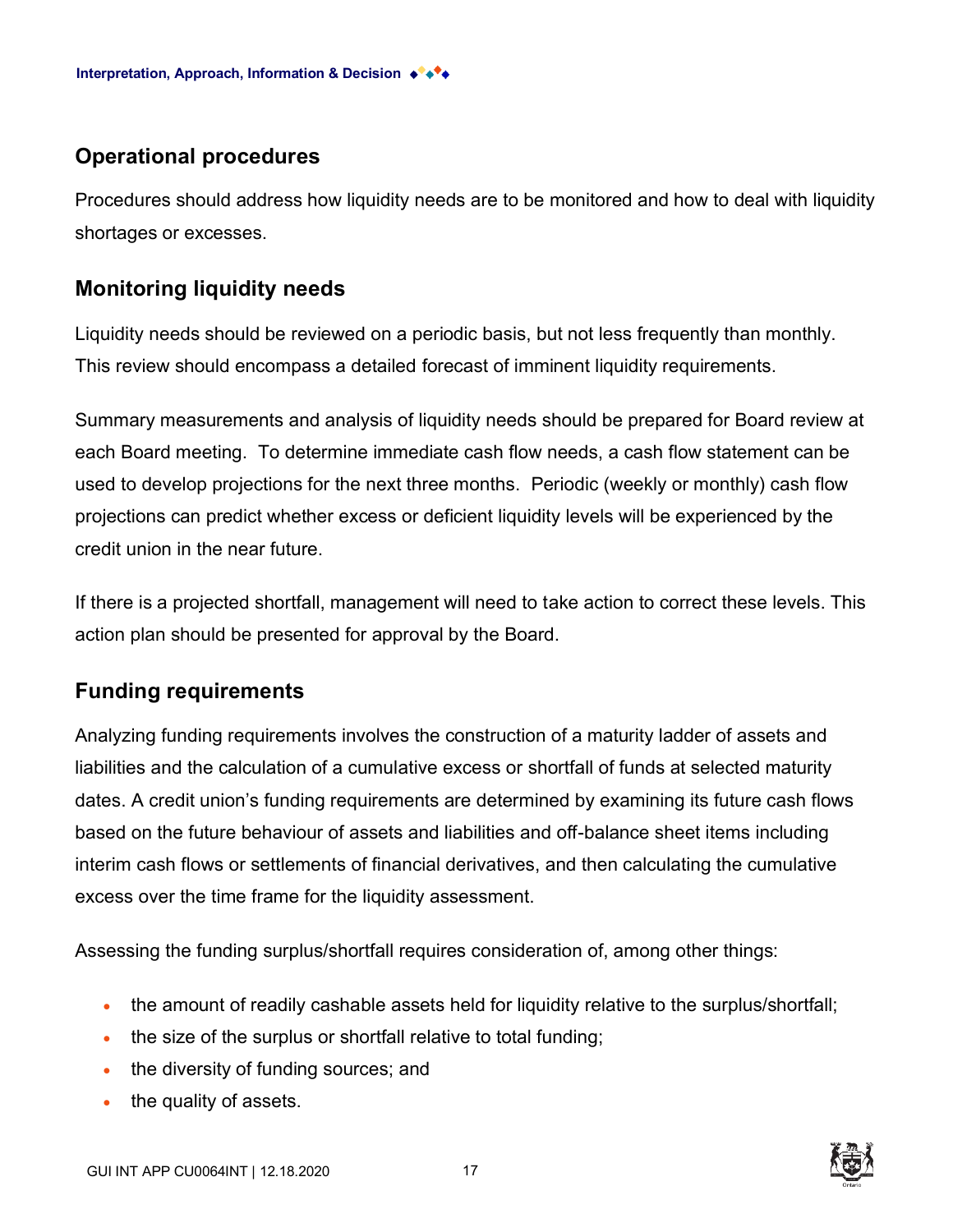#### **Liquidity testing**

Evaluating whether a credit union is sufficiently liquid depends greatly on the behaviour of cash flows under different conditions using a number of different approaches including sensitivity, scenario, and stress testing.

Sensitivity and scenario testing should be among the measurement techniques used by all credit unions as part of a robust contingency planning process and should include liquidity requirements for all subsidiaries.

Sensitivity testing typically involves an incremental change in a risk factor (or a limited number of risk factors). Scenario testing uses a hypothetical future state and changes in risk factors affecting a credit union's operations. This considers changes to a number of risk factors, as well as possible ripple effects and impacts that follow logically from these changes. Stress testing is a more comprehensive risk management technique used to evaluate the potential short term and longer term impacts on a credit union's financial condition from exceptional but plausible events, and to attempt to determine the impact of situations where the assumptions used in managing a business break down. Stress testing includes an assessment of all risk factors using consistent criteria and assumptions for defined stress conditions.

Scenarios tested should include, at a minimum, a credit union's "going concern" condition and an unexpected specific disruption. The going concern scenario establishes a benchmark for the "normal" behaviour of balance sheet-related cash flows in the ordinary course of business. A liquidity disruption that remains confined to the credit union itself provides one type of "worst case" benchmark. Under each scenario, a credit union would try to include any significant swings in cash flows and funding requirements.

Liquidity testing requires a credit union to make assumptions about the probable behaviour of the timing of cash flows for each type of asset and liability under the conditions being examined. For example, this may include developing assumptions for various funding sources and whether the liability would be:

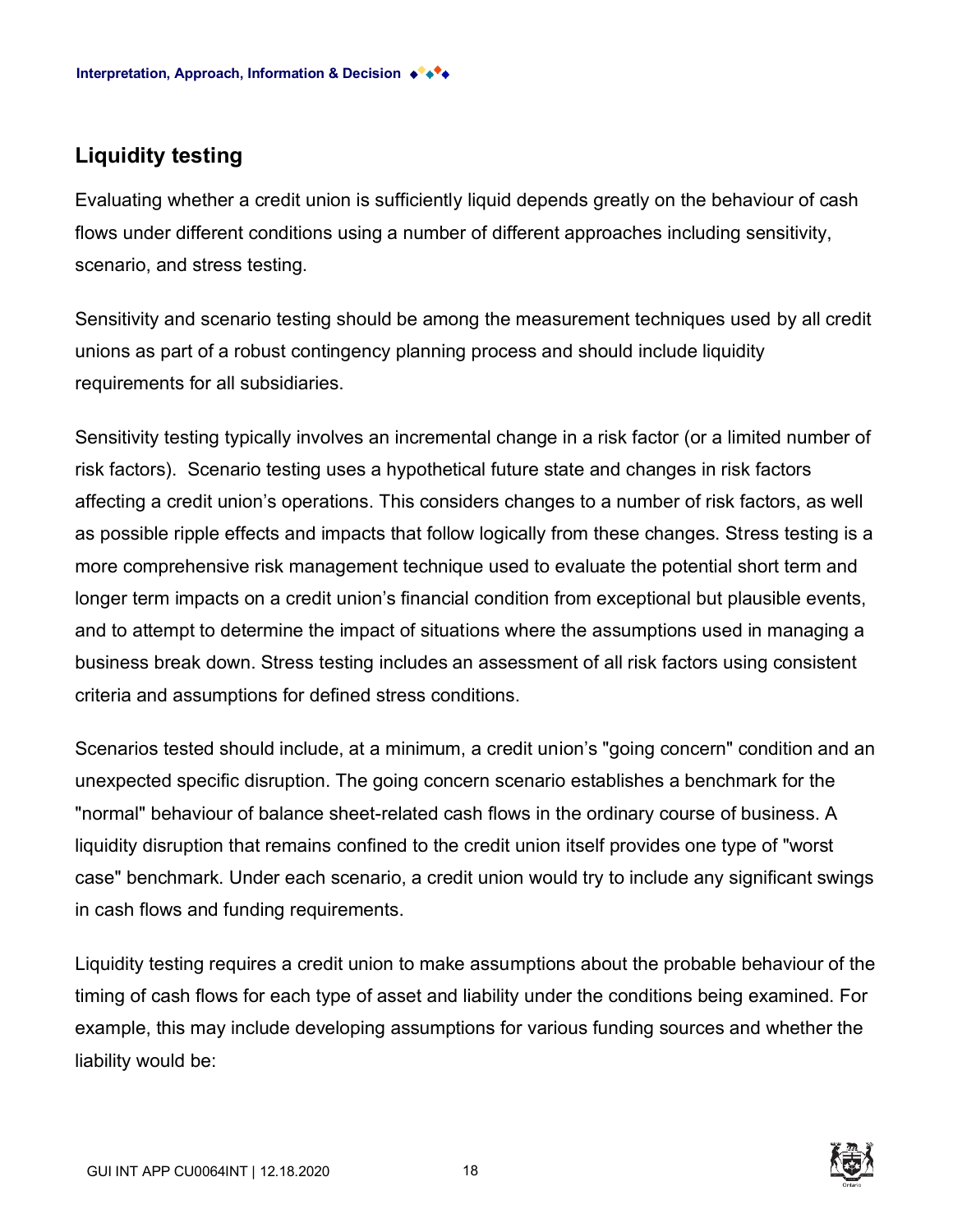- paid in full at maturity;
- gradually run off over the next few weeks; or
- virtually certain to be rolled over.

The uncertainties involved in making such estimates should reflect a conservative bias toward assigning later dates to cash inflows and earlier dates to cash outflows.

Credit unions are expected to create at least one scenario that results in a liquidity position that requires the activation of their contingency funding plan.

#### **Stress testing metrics**

All credit unions are expected to develop comprehensive liquidity testing programs that consider multiple scenarios of varying degrees of stress and time horizons as set out in the "Guidance Note: Stress Testing".

The Liquidity Coverage Ratio (LCR), Net Stable Funding Ratio (NSFR) and Net Cumulative Cash Flow (NCCF) are standardized metrics introduced by BCBS [a](https://wordhtml.com/#_ftn2)nd adopted by regulatory bodies in Canada including OSFI and credit union regulators to help measure, monitor and manage the level of liquidity at financial institutions beyond the simple liquidity ratio under minimum specified stress assumptions. Credit unions with assets greater than \$500 million are required to adopt these metrics effective December 31, 2017.

CUs with assets equal to or less than \$500 million are required to adopt the LCR effective June 1, 2021. In addition, credit unions with assets equal to of less than \$500 million are expected to develop sufficient liquidity regimes to manage their short-term and long-term liquidity needs.

All credit unions are required to submit to FSRA an updated LCR template within 21 days after the end of each month, beginning on June 1, 2021, with the first monthly report to be provided to FSRA by July 21, 2021. FSRA expects that all CUs operationalize monthly LCR reporting as soon as practical. Prior to June 1, 2021, credit unions with assets greater than \$500 million are required to submit to FSRA an updated LCR template at the end of each calendar quarter.

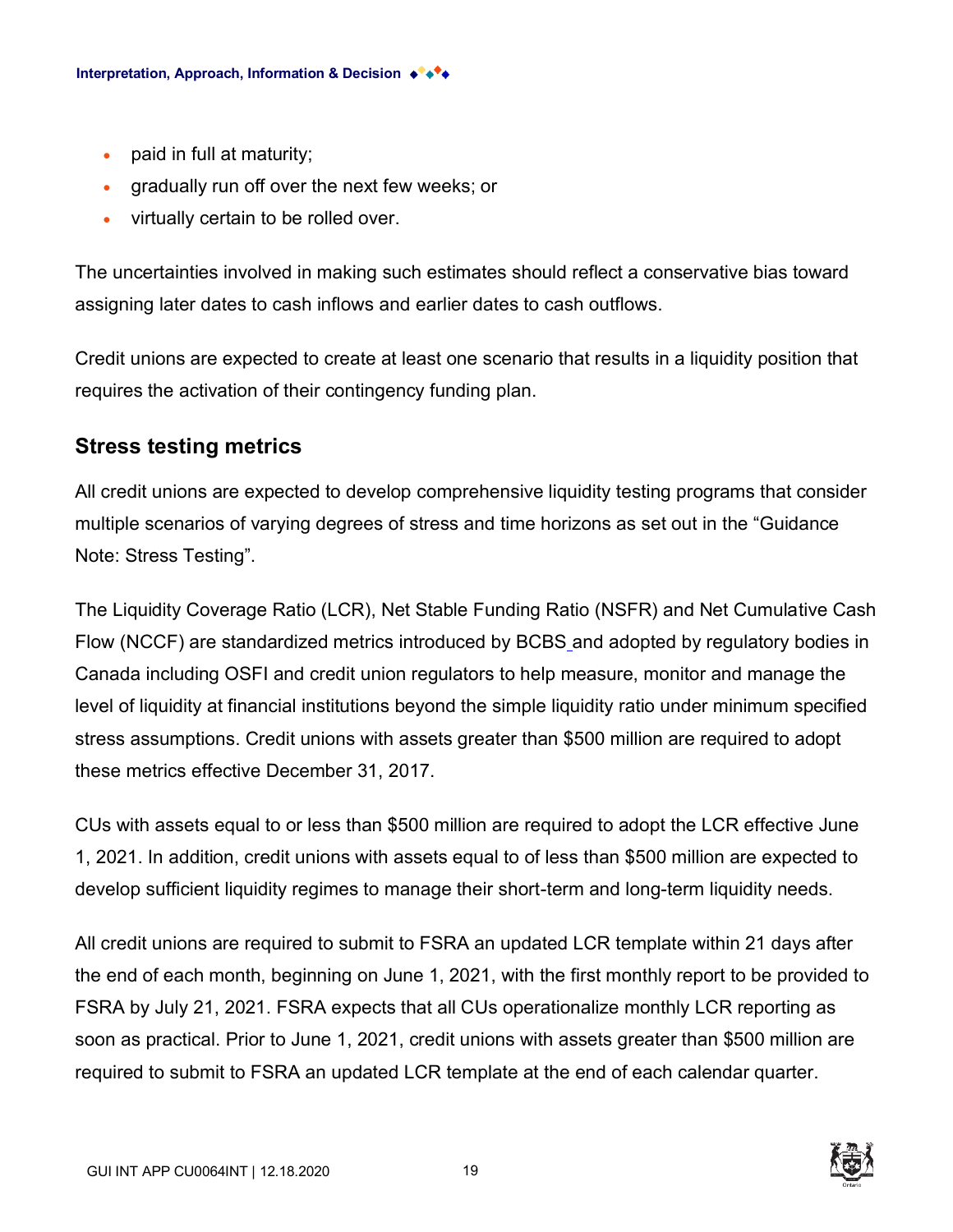Additional information on the stress testing metrics can be found in the "Guidance Note: Stress Testing" on FSRA's website.

#### **Assessing liquidity testing results**

The outcomes of the liquidity testing should be compared against the stated risk tolerance of the credit union; integrated into management decisions including limit setting and internal pricing systems; and incorporated into the design of contingency funding plans, including the determination of action plans allowing for the rapid escalation of information and implementation of a coordinated response by the credit union under a stress scenario.

The extent and frequency of liquidity testing should be commensurate with the structure, size, complexity and risk profile of the credit union and its liquidity risk exposures. Credit unions should build in the capability to increase the frequency of tests in special circumstances, such as volatile market conditions.

Liquidity testing results and any subsequent actions are to be reported to and discussed with the Board and integrated into the credit union's strategic planning process and day-to-day risk management practices. Testing results should also be a key consideration when establishing internal limits and assessing impacts on operations and other risks of the credit union as well as assessing and planning for related potential funding shortfalls in the credit union's contingency funding plan. When projected funding deficits are larger than (or projected funding surpluses are smaller than) the credit union's liquidity risk tolerance, management should consider, in consultation with the Board, whether to:

- adjust the operational plans to cope with the situation;
- adjust the credit union's liquidity position; or
- bolster the contingency funding plan.

The duration (temporary or permanent) of the funding issue will influence the steps taken to address the situation.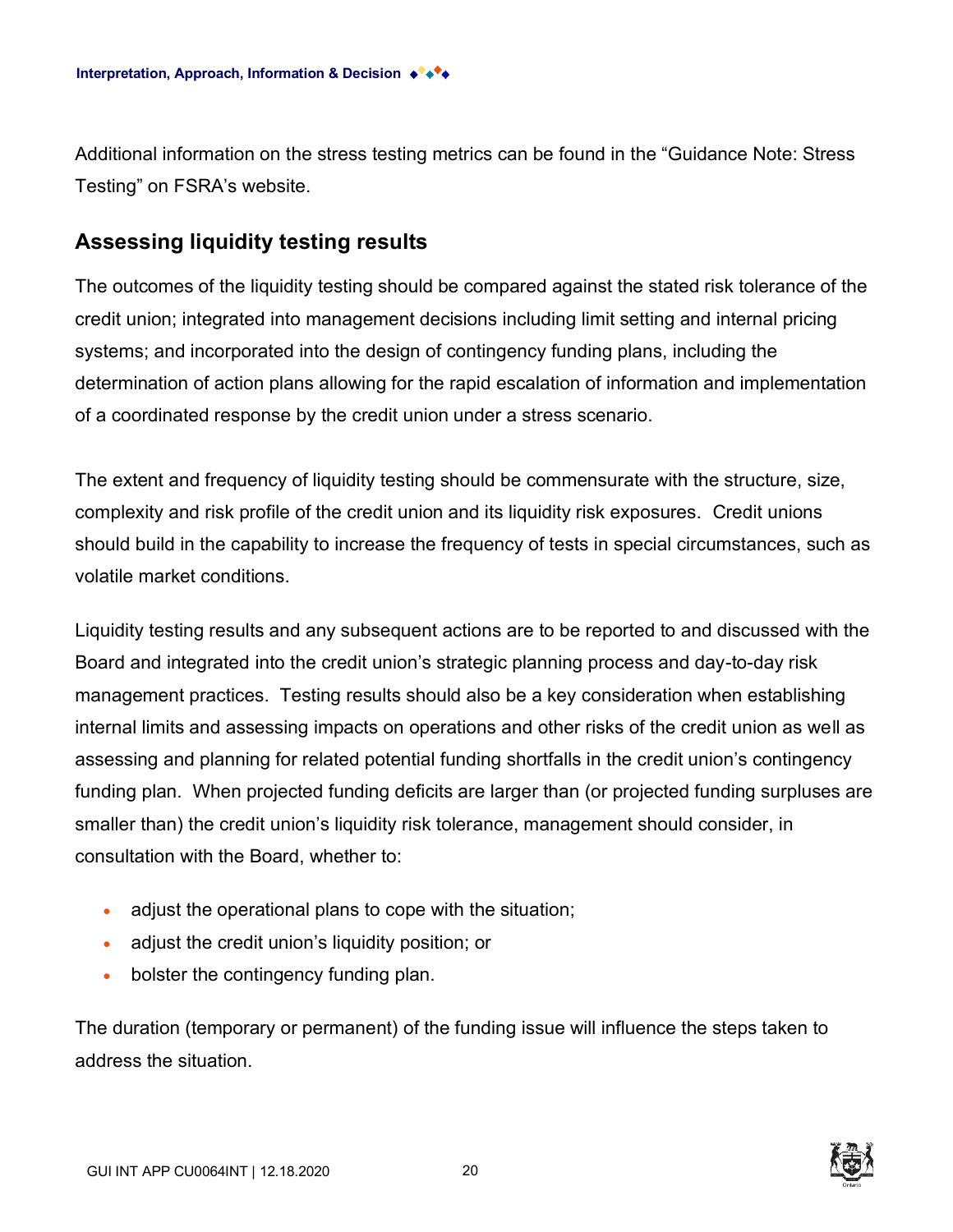A critical element of a credit union's resilience to liquidity stress is the continuous availability of an adequate cushion of unencumbered, high-quality liquid assets that can be used to support a range of alternative scenarios. Credit unions must determine how much liquidity needs to be maintained (within the Board approved range) and demonstrate that their liquidity position is adequate. The size of the liquidity cushion is expected to be aligned with the risk tolerance and risk profile of the credit union.

Credit unions should ensure that its cushion of liquid assets is sized to maintain sufficient resilience to unexpected stress while it continues to meet daily payment and settlement obligations on a timely basis during the period of stress. Credit unions should hold a core of the most liquid assets, such as cash and government securities, to protect against the most severe of stress scenarios.

To protect against less intense, but longer duration stress events, the composition of the liquidity cushion may be widened to hold other unencumbered liquid assets that are marketable without resulting in excessive losses or discounts. The marketability of individual assets may differ depending on the stress scenario and timeframe involved. Credit unions should not assume that a liquid market will exist for assets held during stress scenarios because a market exists in normal times.

#### **Managing market access**

For credit unions that participate in the financial markets, the funding strategy should provide effective diversification in the sources and duration of funding. It should ensure an ongoing presence in its funding markets and strong relationships with funds providers are maintained to promote effective diversification of funding sources.

A credit union should regularly gauge its capacity to raise funds quickly from each source. It should identify the main factors that affect its ability to raise funds and monitor those factors closely to ensure estimates of fundraising capacity remain valid.

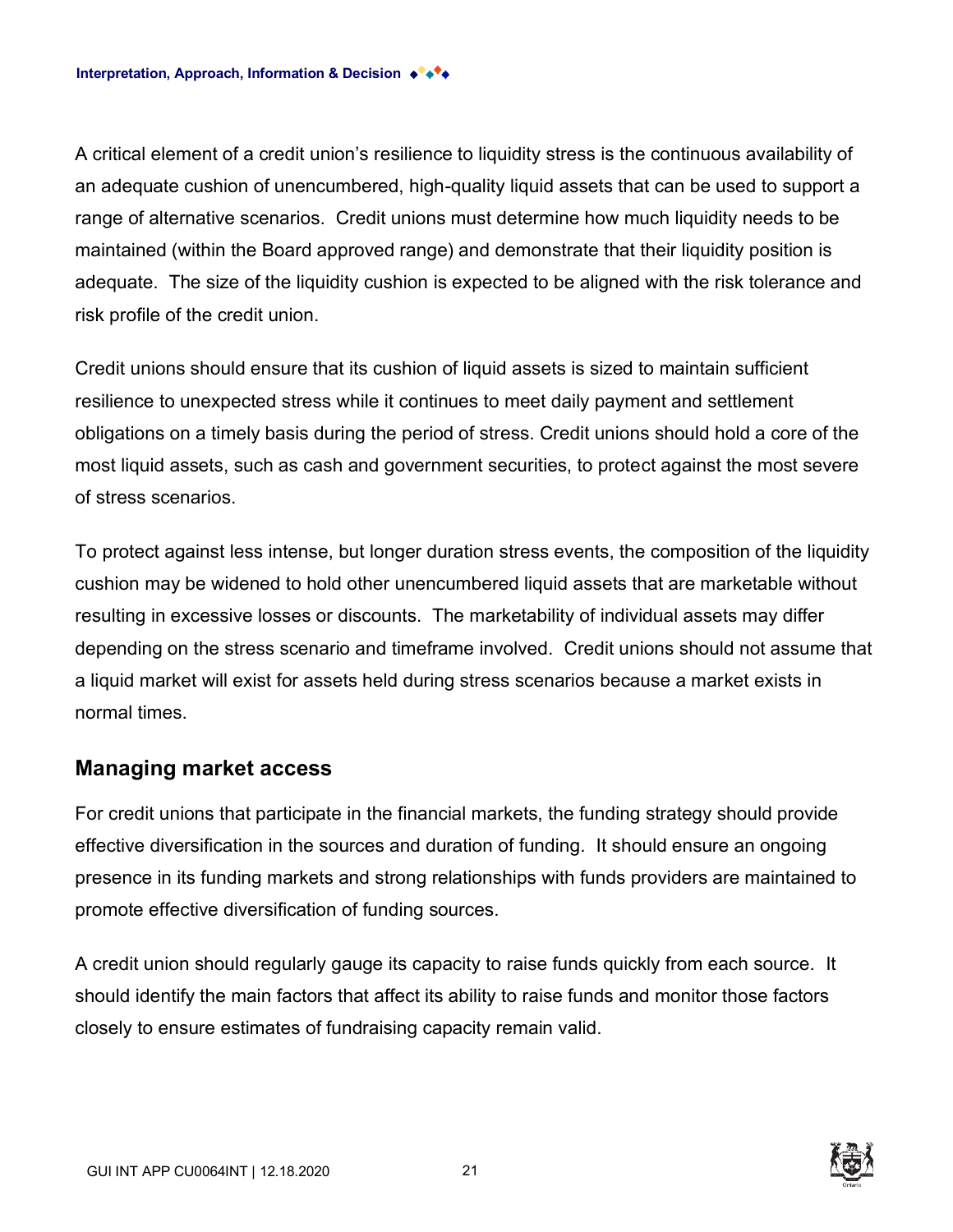As a check for adequate diversification of liabilities, a credit union needs to examine the level of reliance on individual funding sources by instrument type, etc. and set internal limits on the maximum amount of funds it will accept in the normal course from any one counterparty or any one funding market (e.g., deposit brokers, securitization or commercial paper) that is approved and monitored by the Board.

Developing markets for asset sales or exploring arrangements under which a credit union can borrow against assets is an important element of managing market access. The frequency of use of some asset-sales markets and the size and scale of the use of this funding is a possible indicator of a credit union's ability to execute sales under adverse scenarios.

#### **Contingency funding planning**

FSRA expects all credit unions to develop a formal contingency funding plan (CFP) that clearly sets out the strategies for addressing liquidity shortfalls.

A contingency funding plan is a compilation of policies, procedures and action plans for responding to severe disruptions to a credit union's ability to fund some or all of its activities in a timely manner and at a reasonable cost. A credit union's ability to withstand a liquidity funding disruption may also depend on the calibre of its contingency funding plans.

A CFP should outline policies to manage a range of stress situations, establish clear lines of responsibility, include clear invocation and escalation procedures and be regularly tested and updated to ensure that it is operationally robust. The CFP should be reviewed quarterly and changes made to ensure that it properly addresses any and all risks to the credit union's liquidity as the result of their liquidity forecasting models.

Effective contingency funding plans consist of several components, including:

• a set of early warning indicators designed with the aid of liquidity testing results that identify the emergence of increased risk or vulnerabilities to a credit union's liquidity position or potential funding needs and, if necessary, initialize the application of the CFP;

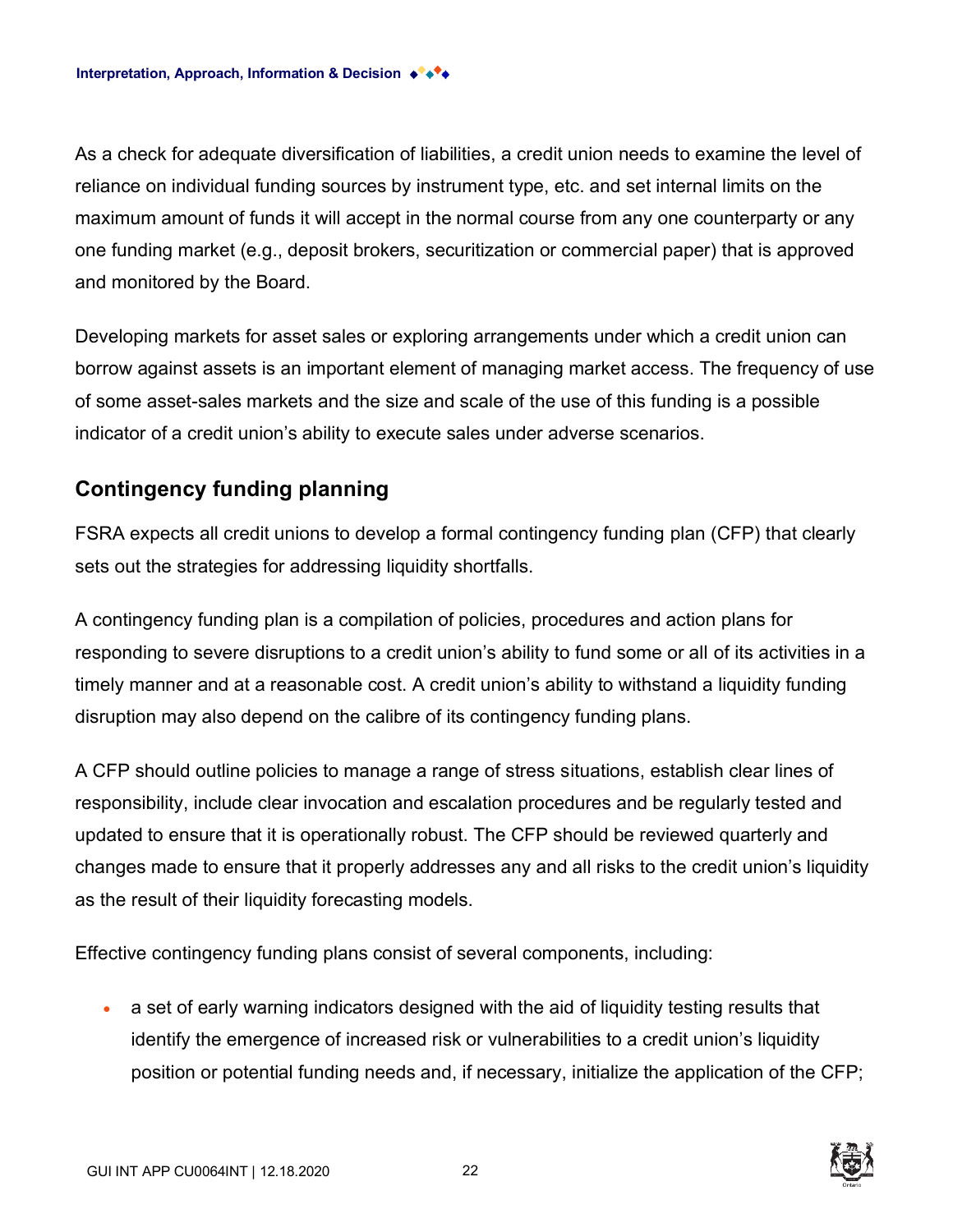- specific procedures to ensure timely and uninterrupted information flows to senior management; clear division of responsibility within management in a crisis;
- action plans for altering asset and liability behaviours (e.g., market assets more aggressively, sell assets intended to hold, raise interest rates on deposits);
- an indication of the priority of alternative sources of funds (e.g., designating primary and secondary sources of liquidity);
- closer, more frequent monitoring of the effectiveness of action plans; and
- plans and procedures for dealing with media inquiries, notifying the Regulator and informing credit union members, as necessary.

Contingency funding plans should also include procedures for making up cash flow shortfalls in emergency situations. Credit unions have several sources of such funds available to them, including unused credit facilities. The plan should spell out, as clearly as possible, the sources and amount of funds the credit union expects to have available from each source.

The development and ongoing maintenance of CFPs should be integrated within the credit union's program for testing liquidity risk. In other words, potential action plans outlining the process for the escalation of the CFP can come from the output of liquidity testing scenarios and, further, if a scenario is designed where the CFP would need to be invoked, then assumptions should reflect this*.*

CFPs are expected to be reviewed, tested and updated regularly (at least quarterly) to ensure effectiveness and operational feasibility, with the results of such tests reported to senior management regularly and to the Board as required.

#### **Internal controls and incentives**

Credit unions should have information systems in place that allow senior management and the Board to:

- review compliance with established liquidity risk management policies;
- control liquidity risk exposure; and

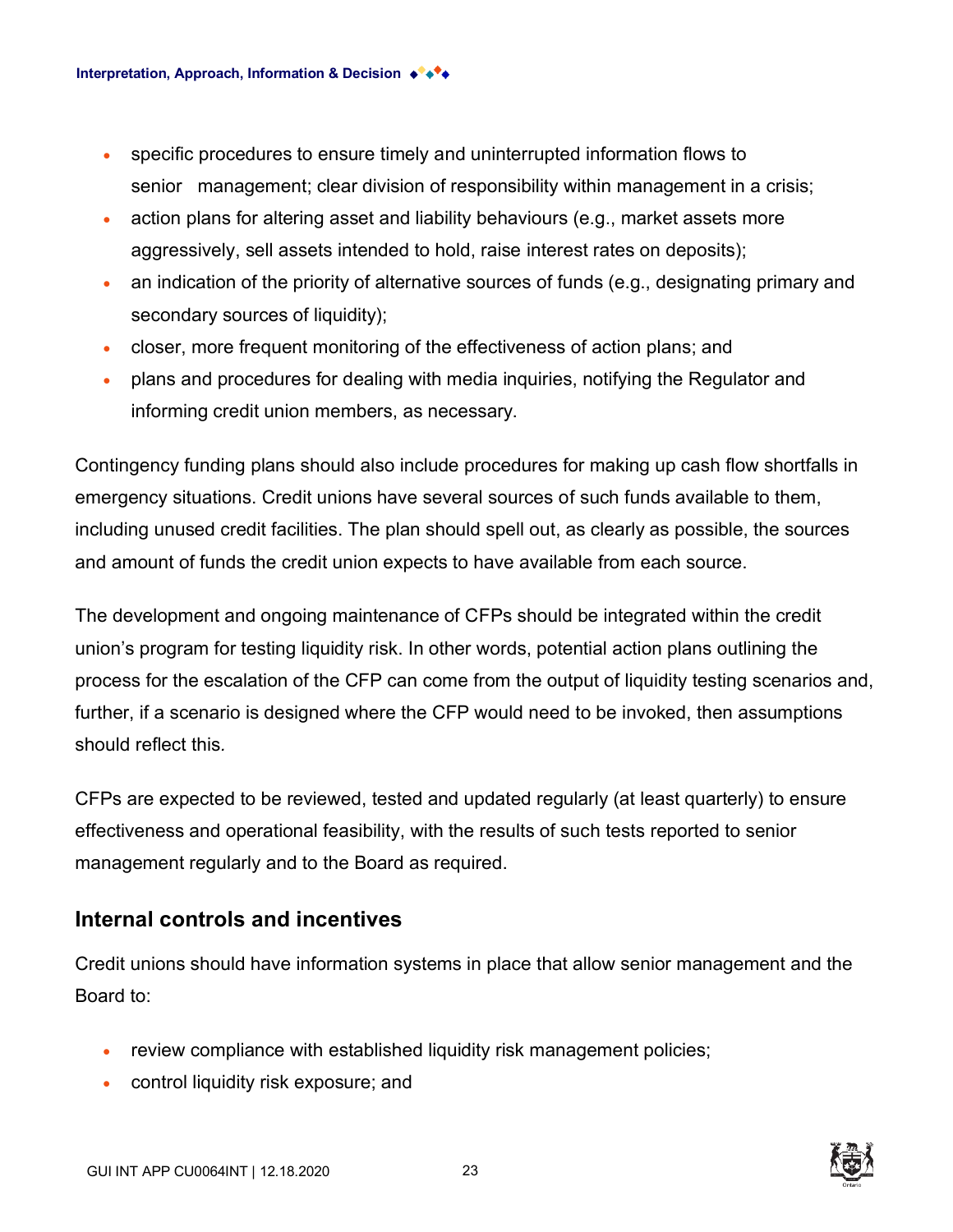• evaluate risk tolerance through the use of limits, funding targets and early warning indicators.

The limit setting and compliance framework(s) should be calibrated to the results of the credit union's liquidity testing programs with the goal of being able to continue as a going-concern. Limits should be operationally effective and appropriately calibrated in accordance with the credit union's stated liquidity risk tolerance (i.e., not set so high that they are never triggered).

Clearly articulated and documented policies should describe procedures for:

- dealing with limit exceptions, permissions or authorization to set and change limits;
- notification responsibilities and escalation procedures;
- sign-off by senior management and/or the Board; and
- remedial follow up.

In order to ensure the integrity of information reporting, credit unions should establish a framework whereby monitoring of performance against limits is conducted by parties that are operationally independent of funding areas and other business units. Such personnel should be trained and have the information system capabilities to monitor whether liquidity risk remains within the bounds set by senior management and the Board. This framework is expected to be reviewed regularly as part of the general internal audit process.

For purposes of measuring business performance and maintaining proper incentives, credit unions are expected to have the capacity to assign a liquidity cost or benefit to different business activities, including new products, in terms of funding requirements, risks or provisions. These costs and benefits should be explicitly attributed to the relevant activity and reinforce the overarching liquidity risk tolerance of the credit union, with a liquidity charge assigned as appropriate to positions, portfolios or individual transactions.

This assignment of liquidity costs and benefits should incorporate factors related to the anticipated holding periods of assets and liabilities, their market liquidity risk characteristics and any other relevant factors. Further, in designing new products, a reputation assessment should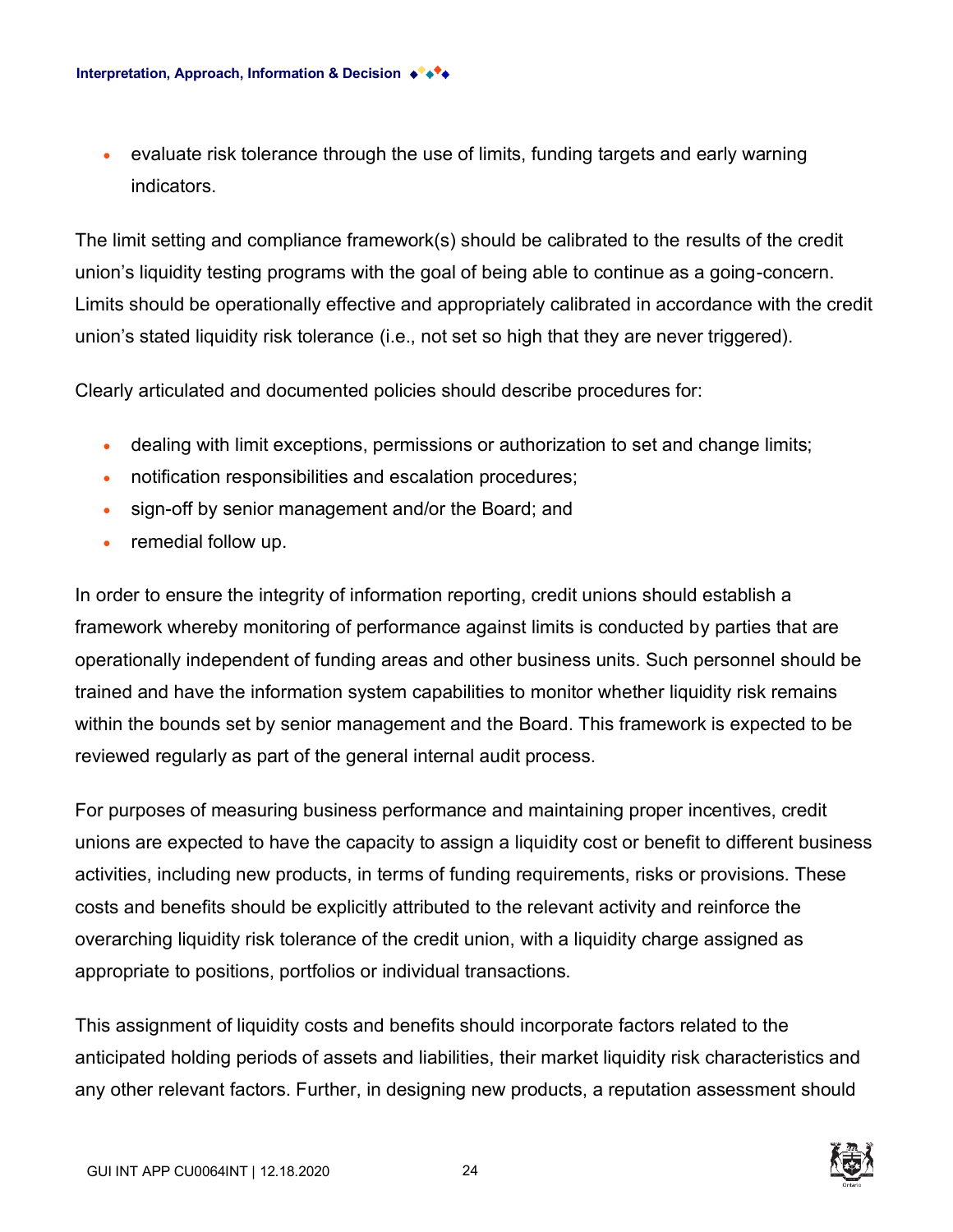be made of potential draws beyond contractual and/or legal obligations and potential impacts priced directly into a product.

#### **Disclosure**

Assets held for liquidity are required to be disclosed in the financial statements of the credit union. It is also recommended that information regarding the management of liquidity including policy limits, actual liquidity levels and trends etc. are also included to the extent appropriate for the size and complexity of the credit union. This should include the total amount of assets held for liquidity expressed as a percentage of total deposits and borrowings. Unencumbered and encumbered liquid assets should be separately reported.

The results of the LCR base case scenario should be included in management's discussion and analysis portion of the financial statements.

#### **FSRA assessment process**

As part of its on‐going review process, FSRA undertakes an assessment of the inherent risks within each significant activity undertaken by a credit union and evaluates the quality of risk management which includes an assessment of the credit union's liquidity management practices.

As part of FSRA's overall assessment, FSRA will consider:

- the extent and quality of analysis applied;
- the level of conservatism in the internal estimates of the risks faced by the credit union;
- the extent that material risks are fully captured by the credit union, including both credit union specific and market events;
- the diversification of funding sources and the setting of limits on individual sources;
- the extent and quality of liquidity testing programs, tools and techniques, and the reasonableness of assumptions used;
- contemplation of the extent to which access to different funding sources is correlated in time of stress
- the extent of contingency funding planning; and